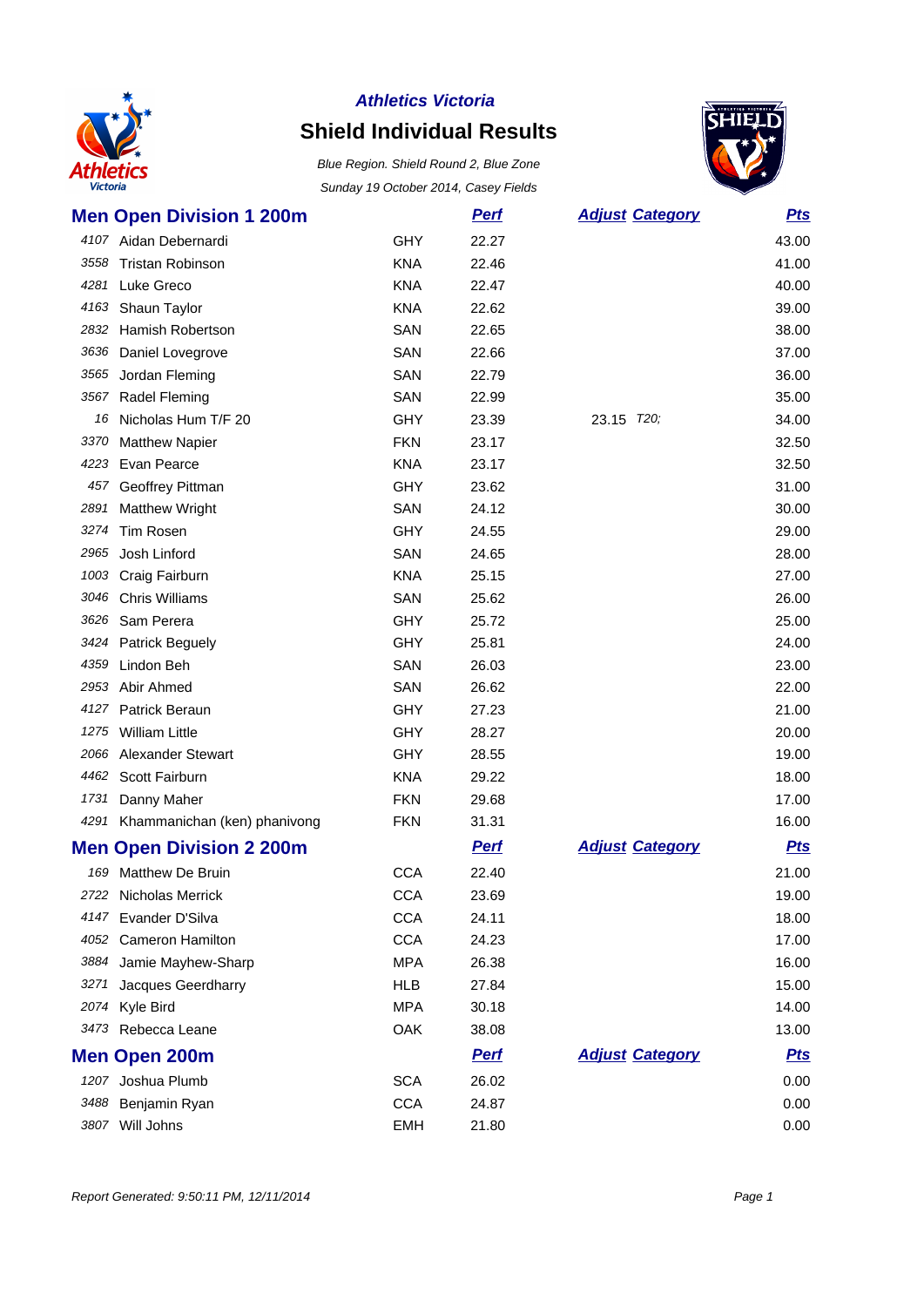

### **Shield Individual Results**



| Men 40+ 200m                 |            | <b>Pert</b> | <b>Adjust Category</b> | <b>Pts</b> |
|------------------------------|------------|-------------|------------------------|------------|
| 3766 Stewart Dobrzynski      | <b>VMA</b> | 25.00       |                        | 29.00      |
| 464 Kurt Golonka             | <b>GHY</b> | 26.18       |                        | 27.00      |
| 3953<br>Sean Riordan         | <b>VMA</b> | 27.12       |                        | 26.00      |
| 3592<br>Danny Lazzari        | <b>CCA</b> | 27.76       |                        | 25.00      |
| 3472 Patrick Leane           | OAK        | 31.50       | 28.03 M60;             | 24.00      |
| 1188<br>Chris Brown          | OAK        | 30.30       | 28.78 M50;             | 23.00      |
| Paul Wilson<br>1378          | <b>KNA</b> | 30.26       |                        | 22.00      |
| 1567 Rodney Prime            | <b>KNA</b> | 30.48       |                        | 21.00      |
| 1201<br><b>Robert Ryan</b>   | <b>CCA</b> | 30.90       |                        | 20.00      |
| Mark Cauchi<br>486           | OAK        | 33.43       | 31.75 M50;             | 19.00      |
| 488<br>Paul Olsson           | <b>CCA</b> | 35.78       | 33.99 M50;             | 18.00      |
| Noel Fairburn<br>3258        | <b>KNA</b> | 36.45       | 34.62 M50;             | 17.00      |
| 1791<br><b>Adrian Lyness</b> | <b>CCA</b> | 35.59       |                        | 16.00      |
| 1258<br>Stephen Reid         | <b>KNA</b> | 37.21       |                        | 15.00      |
| lan Poulton<br>1268          | OAK        | 42.67       | 40.53 M50;             | 14.00      |
| John Zeleznikow<br>1501      | <b>GHY</b> | 56.57       | 50.34 M60;             | 13.00      |
| 1208<br>Stephen Plumb        | <b>SCA</b> | 30.47       |                        | 0.00       |
| <b>Men U20 200m</b>          |            | <b>Perf</b> | <b>Adjust Category</b> | <b>Pts</b> |
| 2413 Aidan Powers            | GHY        | 24.05       |                        | 13.00      |
| 3757 Benjamin Hartley        | <b>GHY</b> | 24.23       |                        | 11.00      |
| 3624 Zac Calvez              | <b>MEN</b> | 24.89       |                        | 10.00      |
| 3237 troy bateman            | <b>MEN</b> | 25.24       |                        | 9.00       |
| <b>Men U18 200m</b>          |            | <b>Perf</b> | <b>Adjust Category</b> | <b>Pts</b> |
| 3308 Michael Hansford        | <b>CCA</b> | 22.11       |                        | 25.00      |
| 207<br>Jackson Miller-Gage   | <b>FKN</b> | 22.22       |                        | 23.00      |
| Michael Cann<br>214          | <b>FKN</b> | 22.61       |                        | 22.00      |
| Jordan Carthew<br>3541       | <b>CCA</b> | 23.46       |                        | 21.00      |
| James De Silva<br>3563       | <b>FKN</b> | 23.96       |                        | 20.00      |
| 3844 Jasper Bruten           | SAN        | 24.42       |                        | 19.00      |
| 3557 Corey Robinson          | <b>KNA</b> | 24.60       |                        | 18.00      |
| Dane Johns<br>2378           | <b>CCA</b> | 24.95       |                        | 17.00      |
| Jesse Mulder<br>3276         | <b>FKN</b> | 25.21       |                        | 16.00      |
| 1376<br>Declan Murphy        | <b>GHY</b> | 25.60       |                        | 15.00      |
| Jeremy Fraser<br>1904        | <b>MPA</b> | 26.18       |                        | 14.00      |
| Sebastian Zammit<br>3195     | <b>GHY</b> | 27.18       |                        | 13.00      |
| <b>Edwin Kwek</b><br>3783    | GHY        | 27.26       |                        | 12.00      |
| Denis Miller<br>5034         | <b>INV</b> | 27.10       |                        | 0.00       |
| 5036<br>Daniel Dupre         | <b>INV</b> | 22.67       |                        | 0.00       |
| Maxwell Karlman<br>5041      | <b>INV</b> | 27.52       |                        | 0.00       |
| <b>Men U16 200m</b>          |            | <b>Perf</b> | <b>Adjust Category</b> | <b>Pts</b> |
| 253 Jordan Munyard           | <b>KNA</b> | 23.07       |                        | 37.00      |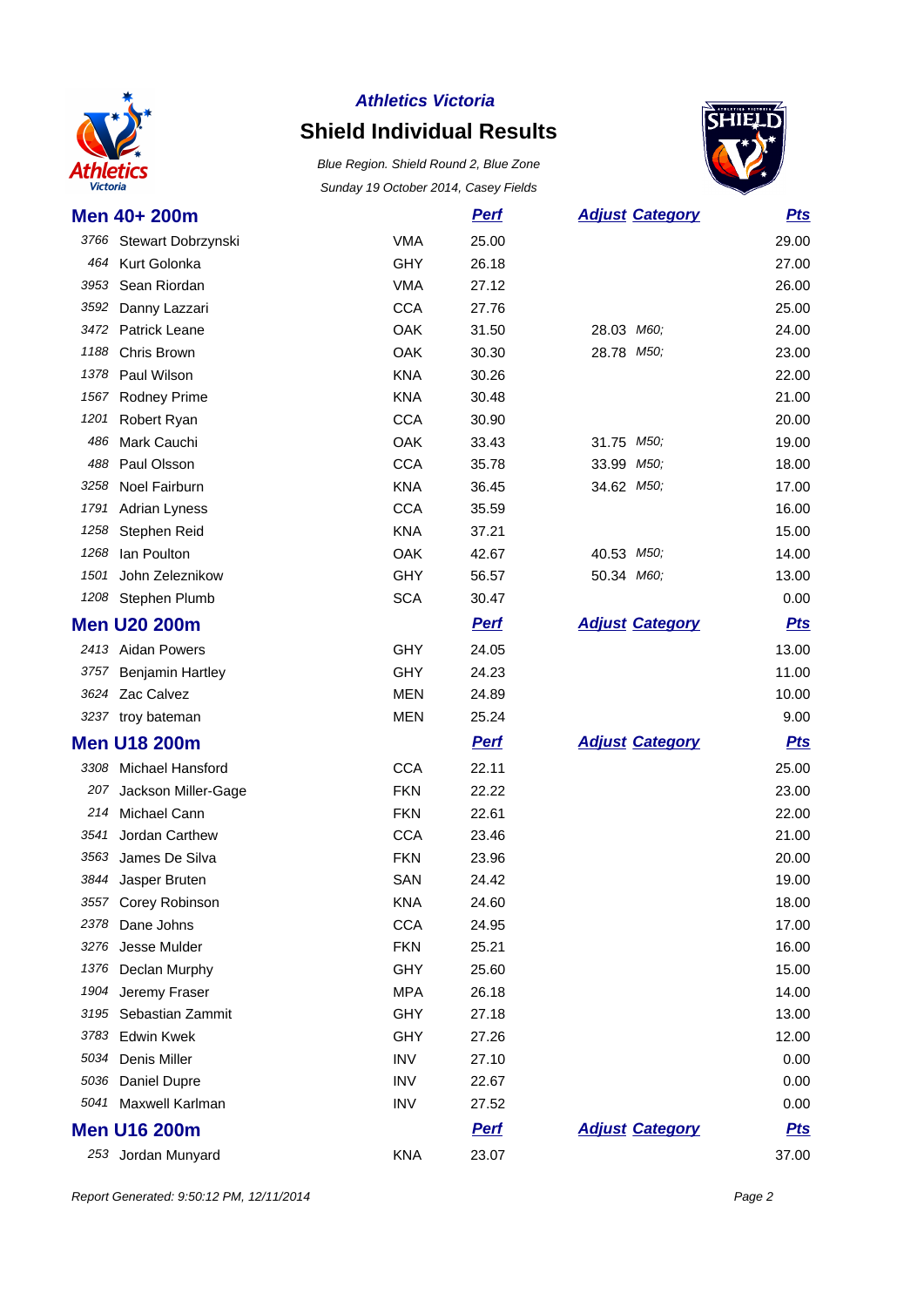

### **Shield Individual Results**

Blue Region. Shield Round 2, Blue Zone Sunday 19 October 2014, Casey Fields



|      | 3032 Denzell Vatansever Ly        | <b>CCA</b> | 23.08       |                        | 35.00      |
|------|-----------------------------------|------------|-------------|------------------------|------------|
| 3446 | <b>Ryan Bolton</b>                | <b>FKN</b> | 24.05       |                        | 34.00      |
| 3302 | Jesse Scholz                      | GHY        | 24.11       |                        | 33.00      |
| 4428 | Kyle Nunn                         | <b>CCA</b> | 24.16       |                        | 32.00      |
|      | 2708 Asher Marks                  | <b>MAC</b> | 24.78       |                        | 31.00      |
| 1457 | <b>William Carter</b>             | <b>MEN</b> | 24.85       |                        | 30.00      |
| 3037 | <b>Dylan Burrows</b>              | <b>FKN</b> | 24.87       |                        | 29.00      |
| 3958 | <b>Maxwell Pilley</b>             | <b>FKN</b> | 25.03       |                        | 28.00      |
| 3022 | Joseph Inglis                     | GHY        | 25.39       |                        | 27.00      |
| 2376 | Elijah Goldman                    | <b>MAC</b> | 25.97       |                        | 26.00      |
|      | 3154 Anthony Grainger             | <b>FKN</b> | 26.41       |                        | 25.00      |
| 2721 | Benjamin Merrick                  | <b>CCA</b> | 26.73       |                        | 24.00      |
|      | 3825 Lachlan Viney                | <b>KNA</b> | 26.74       |                        | 23.00      |
| 3673 | Gaetan Vamben                     | <b>HLB</b> | 27.17       |                        | 22.00      |
| 3261 | <b>Tyler Maddern</b>              | GHY        | 27.24       |                        | 21.00      |
| 3134 | Jett Schofield                    | SAN        | 27.85       |                        | 20.00      |
| 2358 | James Burren                      | <b>KNA</b> | 28.29       |                        | 19.00      |
| 3938 | Jake Roberts                      | GHY        | 28.50       |                        | 18.00      |
| 4354 | <b>Bayley Carlin</b>              | <b>KNA</b> | 28.51       |                        | 17.00      |
| 1692 | Jonas Wilson                      | <b>KNA</b> | 29.74       |                        | 0.00       |
| 2239 | <b>Brodie Anderson</b>            | <b>SCA</b> | 26.65       |                        | 0.00       |
| 3256 | shaun dowell T/F20                | <b>KNA</b> | 48.45       |                        | 0.00       |
|      | 4342 Alden Collins                | <b>FKN</b> | 27.22       |                        | 0.00       |
| 5040 | Gideon Goldberg                   | <b>INV</b> | 30.16       |                        | 0.00       |
|      | 5044 Melissa Vorster              | <b>INV</b> | 29.47       |                        | 0.00       |
|      | <b>Men U14 200m</b>               |            | <b>Pert</b> | <b>Adjust Category</b> | <b>Pts</b> |
|      | 2723 Samuel Merrick               | <b>CCA</b> | 26.63       |                        | 21.00      |
|      | 3704 Mason Faumuina               | <b>CCA</b> | 26.99       |                        | 19.00      |
|      | 3887 Ben Medcalf                  | <b>FKN</b> | 27.86       |                        | 18.00      |
|      | 3142 Lachlan Zachest              | <b>GHY</b> | 28.29       |                        | 16.50      |
|      | 4219 Kaine Foster                 | <b>CCA</b> | 28.29       |                        | 16.50      |
|      | 4016 Joshua Daniell               | <b>CCA</b> | 28.85       |                        | 15.00      |
|      | 3284 Thanuja Gunawardena          | <b>CCA</b> | 29.47       |                        | 0.00       |
|      | 4018 Cameron De Bruin             | <b>CCA</b> | 29.33       |                        | 0.00       |
|      | 4286 Tristan Abbott               | <b>CCA</b> | 31.97       |                        | 0.00       |
|      | <b>Women Open Division 1 200m</b> |            | <b>Perf</b> | <b>Adjust Category</b> | <u>Pts</u> |
|      | 2878 Adelaide Robertson           | SAN        | 26.41       |                        | 21.00      |
| 3637 | <b>Rosie Kelly</b>                | SAN        | 26.50       |                        | 19.00      |
| 2793 | <b>Emily McLean</b>               | GHY        | 27.11       |                        | 18.00      |
|      | 2318 Ruby Holten                  | SAN        | 27.37       |                        | 17.00      |
| 3787 | <b>Estelle Lopes</b>              | <b>GHY</b> | 28.56       |                        | 16.00      |
| 1890 | Megan Grubb                       | SAN        | 29.04       |                        | 15.00      |
| 3362 | <b>Rachel Barrett</b>             | <b>KNA</b> | 29.40       |                        | 14.00      |

Report Generated: 9:50:12 PM, 12/11/2014 **Page 3**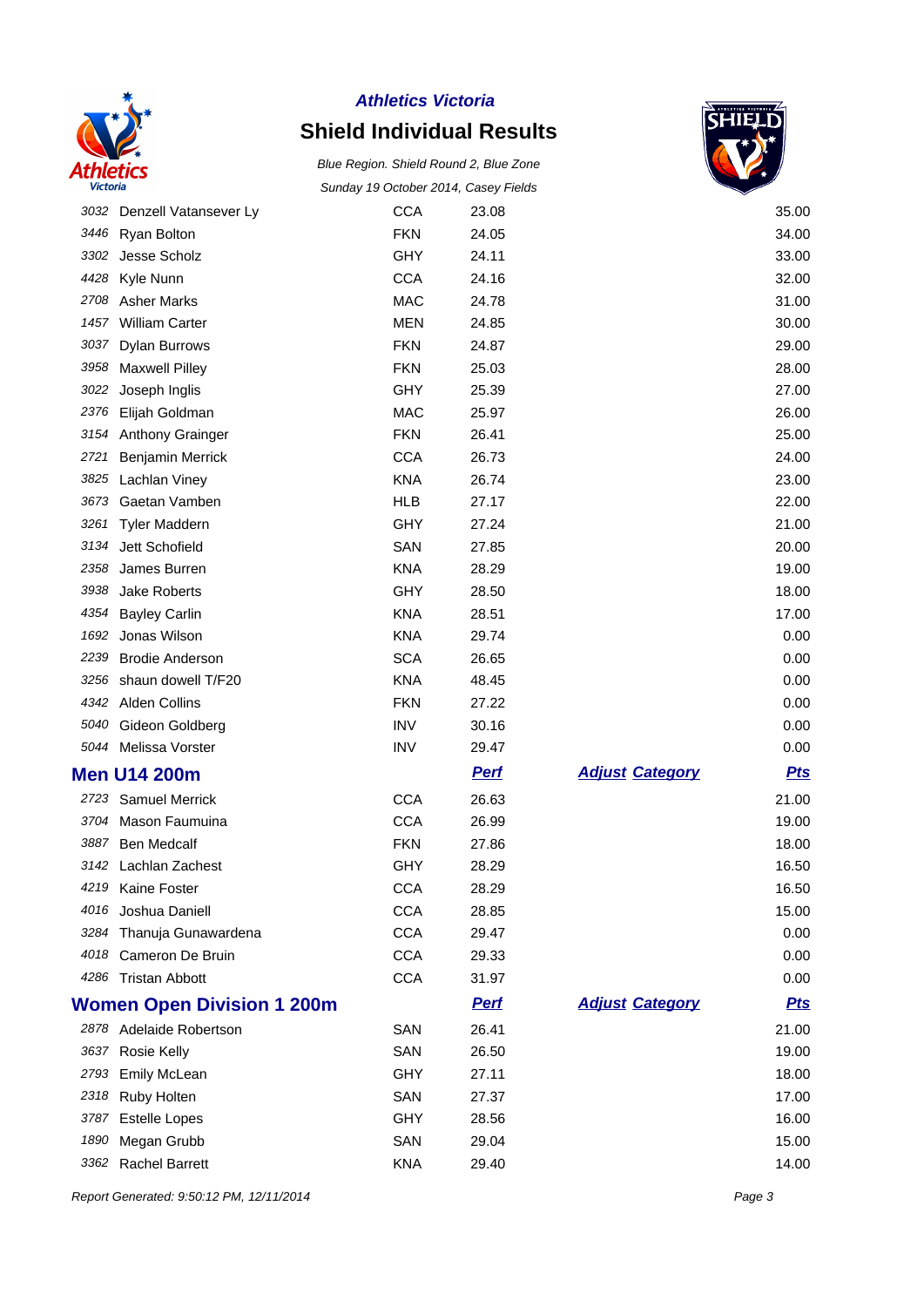

# **Shield Individual Results**

Blue Region. Shield Round 2, Blue Zone Sunday 19 October 2014, Casey Fields



|      |                                   |            | odnady to october 2014, odsey Fictios |                        | ▼          |
|------|-----------------------------------|------------|---------------------------------------|------------------------|------------|
|      | 1633 Keana Tour-May               | <b>GHY</b> | 30.71                                 |                        | 13.00      |
|      | 1576 Laura Eades                  | <b>GHY</b> | 31.13                                 |                        | 12.00      |
|      | 1288 Helen Rainey                 | <b>GHY</b> | 33.23                                 |                        | 11.00      |
|      | 3822 Kaitlyn Papworth T/F20       | <b>GHY</b> | 33.97                                 | 33.63 T20;             | 10.00      |
|      | 1143 Anna Ross                    | <b>GHY</b> | 39.17                                 |                        | 9.00       |
|      | <b>Women Open Division 2 200m</b> |            | <b>Perf</b>                           | <b>Adjust Category</b> | <b>Pts</b> |
|      | 1732 Nicole Maher                 | <b>FKN</b> | 26.17                                 |                        | 19.00      |
|      | 3765 Sarah Trowell                | <b>CCA</b> | 26.51                                 |                        | 17.00      |
|      | 3684 Stephanie Comfort            | <b>CCA</b> | 28.50                                 |                        | 16.00      |
|      | 3375 Tess Parton                  | <b>MEN</b> | 30.83                                 |                        | 15.00      |
|      | 4247 Kimberley Boyce              | <b>FKN</b> | 31.05                                 |                        | 14.00      |
| 1307 | Jessica Prime                     | <b>CCA</b> | 32.82                                 |                        | 13.00      |
|      | 1410 Heather Whitaker             | <b>MEN</b> | 35.47                                 |                        | 12.00      |
|      | 1431 Helen Bryan                  | <b>MEN</b> | 36.88                                 |                        | 11.00      |
|      | <b>Women Open 200m</b>            |            | <u>Perf</u>                           | <b>Adjust Category</b> | <u>Pts</u> |
|      | 1087 Sarah Lewis                  | <b>SCA</b> | 30.68                                 |                        | 0.00       |
|      | 2511 Joanne Pratt                 | <b>CCA</b> | 33.82                                 |                        | 0.00       |
|      | 4384 Holly Webber                 | <b>CCA</b> | 34.77                                 |                        | 0.00       |
|      | 5028 Emma Plumb                   | <b>INV</b> | 35.21                                 |                        | 0.00       |
|      | <b>Women 40+ 200m</b>             |            | <b>Perf</b>                           | <b>Adjust Category</b> | <b>Pts</b> |
|      | 3647 Janet Holmes                 | <b>VMA</b> | 38.75                                 | 33.32 F60;             | 7.00       |
|      | <b>Women U20 200m</b>             |            | <b>Pert</b>                           | <b>Adjust Category</b> | <b>Pts</b> |
|      | 1169 Nicole Pennings              | <b>KNA</b> | 27.66                                 |                        | 13.00      |
|      | 3319 Grace Stebbins               | <b>MEN</b> | 28.10                                 |                        | 11.00      |
|      | 3054 Paige Greco T37              | MEN        | 33.37                                 |                        | 10.00      |
|      | <b>Women U18 200m</b>             |            | <b>Perf</b>                           | <b>Adjust Category</b> | <u>Pts</u> |
|      | 3980 Nicola Davis                 | <b>GHY</b> | 26.17                                 |                        | 29.00      |
|      | 3813 Carmen De Bruin              | <b>CCA</b> | 26.41                                 |                        | 27.00      |
|      | 3874 Chloe Barnard                | <b>FKN</b> | 27.59                                 |                        | 26.00      |
| 2826 | Clodagh Grogan                    | SAN        | 27.72                                 |                        | 25.00      |
| 3635 | Elizabeth Dingeldei               | SAN        | 27.96                                 |                        | 24.00      |
| 2321 | <b>Charlotte McKenzie</b>         | <b>GHY</b> | 28.67                                 |                        | 23.00      |
| 4140 | <b>Tasmin Elwin</b>               | <b>FKN</b> | 29.08                                 |                        | 22.00      |
| 1136 | Kaitlin Barr                      | GHY        | 29.10                                 |                        | 21.00      |
| 4287 | Shayla Beuger                     | <b>CCA</b> | 29.43                                 |                        | 20.00      |
| 3278 | <b>Cathy Runting</b>              | <b>FKN</b> | 29.48                                 |                        | 19.00      |
| 3217 | Lucy Romanoff                     | <b>FKN</b> | 29.75                                 |                        | 18.00      |
| 3530 | <b>Emily Broderick</b>            | <b>KNA</b> | 29.88                                 |                        | 17.00      |
| 4010 | Shae Durbin                       | <b>CCA</b> | 30.12                                 |                        | 16.00      |
| 3846 | Madeline Woods                    | SAN        | 30.50                                 |                        | 15.00      |
| 3307 | <b>Tumerose Carlile</b>           | <b>CCA</b> | 31.90                                 |                        | 14.00      |
| 1529 | Jessica McFarlane                 | KNA        | 34.25                                 |                        | 13.00      |

Report Generated: 9:50:13 PM, 12/11/2014 Page 4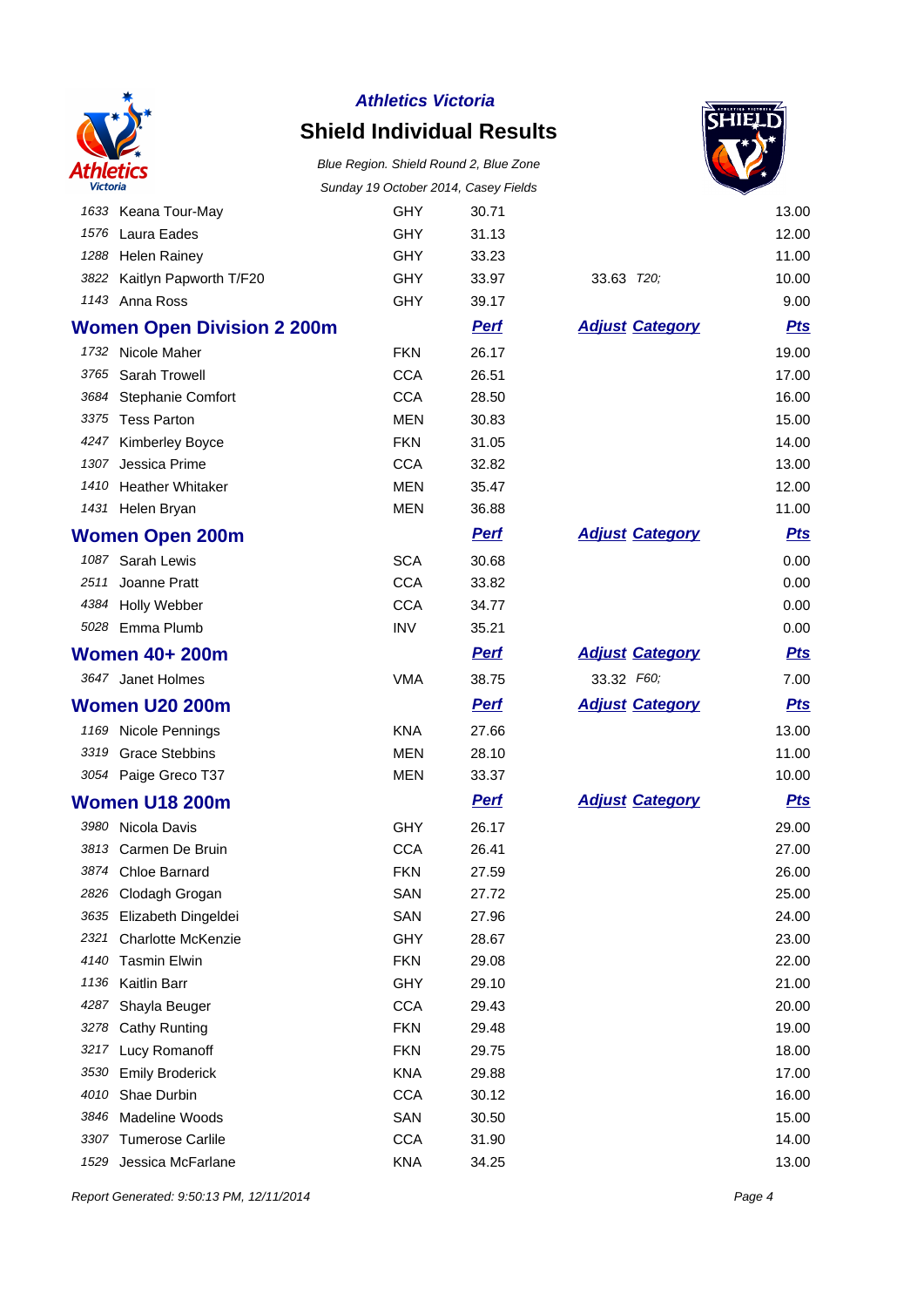

### **Shield Individual Results**

Blue Region. Shield Round 2, Blue Zone Sunday 19 October 2014, Casey Fields



|      |                          | odnády To October 2014, Odsey Fictios |             |                        | ▼          |
|------|--------------------------|---------------------------------------|-------------|------------------------|------------|
|      | 4097 Kaitlyn Jobling     | <b>SCA</b>                            | 34.87       |                        | 0.00       |
| 5035 | Kayla Ripari             | <b>INV</b>                            | 29.65       |                        | 0.00       |
| 5043 | Charlotte Jagusch        | <b>INV</b>                            | 30.73       |                        | 0.00       |
|      | 5045 Olivia Skerman      | <b>INV</b>                            | 32.31       |                        | 0.00       |
|      | <b>Women U16 200m</b>    |                                       | <b>Pert</b> | <b>Adjust Category</b> | <b>Pts</b> |
|      | 3510 Christine Byrne     | <b>GHY</b>                            | 26.45       |                        | 41.00      |
| 246  | Ciara Losty              | GHY                                   | 27.12       |                        | 39.00      |
| 3847 | Cassandra Cain           | <b>FKN</b>                            | 27.73       |                        | 38.00      |
| 3156 | Claudia Carter           | <b>GHY</b>                            | 28.45       |                        | 37.00      |
| 2335 | Samantha Miller          | <b>GHY</b>                            | 28.52       |                        | 36.00      |
| 2253 | Laura Dann               | SAN                                   | 29.25       |                        | 35.00      |
| 4353 | Kaelah Elvish            | <b>FKN</b>                            | 29.29       |                        | 34.00      |
| 4053 | <b>GOPIKA KANANGOT</b>   | <b>CCA</b>                            | 29.66       |                        | 33.00      |
| 2952 | <b>Charlotte Simpson</b> | SAN                                   | 29.80       |                        | 32.00      |
| 3487 | Sarah Marshall           | <b>FKN</b>                            | 29.83       |                        | 31.00      |
| 2141 | <b>Chelsey Wells</b>     | <b>FKN</b>                            | 30.28       |                        | 30.00      |
| 3466 | <b>Chloe Satchwell</b>   | <b>CCA</b>                            | 30.30       |                        | 29.00      |
| 3677 | Moana Kareta             | <b>HLB</b>                            | 30.56       |                        | 28.00      |
| 4012 | Zoja Kovacs              | <b>CCA</b>                            | 31.11       |                        | 27.00      |
| 3690 | Janita Kareta            | <b>HLB</b>                            | 31.54       |                        | 26.00      |
| 3678 | Hope Kareta              | <b>HLB</b>                            | 31.76       |                        | 25.00      |
| 3228 | Zoe Aylen                | <b>KNA</b>                            | 31.87       |                        | 24.00      |
| 4076 | Alyssa Prosser           | <b>CCA</b>                            | 32.05       |                        | 23.00      |
| 3676 | Sophia Saldanha          | <b>HLB</b>                            | 32.17       |                        | 22.00      |
| 2874 | Nadine Conacher          | SAN                                   | 33.10       |                        | 21.00      |
| 3038 | <b>Elise Burrows</b>     | <b>FKN</b>                            | 31.66       |                        | 0.00       |
| 3431 | <b>Brittney Tran</b>     | GHY                                   | 28.95       |                        | 0.00       |
| 3691 | Grace Saldanha           | <b>HLB</b>                            | 36.98       |                        | 0.00       |
| 4009 | Jade Durbin              | <b>CCA</b>                            | 35.26       |                        | 0.00       |
|      | 4022 Olivia Brown        | GHY                                   | 30.57       |                        | 0.00       |
| 4054 | Ashleigh Macdonald       | <b>CCA</b>                            | 34.02       |                        | 0.00       |
|      | 5033 Ruby O'Connor       | <b>INV</b>                            | 27.62       |                        | 0.00       |
|      | <b>Women U14 200m</b>    |                                       | <b>Perf</b> | <b>Adjust Category</b> | <b>Pts</b> |
|      | 4057 Kayla Rushby        | <b>CCA</b>                            | 29.42       |                        | 21.00      |
| 3522 | Macy Wight               | <b>FKN</b>                            | 29.87       |                        | 19.00      |
| 3486 | Tayla Jade Hughes        | <b>FKN</b>                            | 31.04       |                        | 18.00      |
| 3559 | <b>Annabel Briet</b>     | <b>CCA</b>                            | 31.13       |                        | 17.00      |
| 3518 | Ebony Zuydwyk            | <b>FKN</b>                            | 32.04       |                        | 16.00      |
| 4429 | Megan Nunn               | <b>CCA</b>                            | 35.50       |                        | 15.00      |
| 3229 | Saffi Kiellerup          | <b>KNA</b>                            | 35.77       |                        | 14.00      |
| 2766 | Dayna Crees T/F35        | <b>CCA</b>                            | 41.05       | 36.94 T35;             | 13.00      |
| 5046 | Lauren Walsh             | <b>INV</b>                            | 38.15       |                        | 0.00       |
| 5047 | Ellen Ashwell            | <b>INV</b>                            | 32.81       |                        | 0.00       |

Report Generated: 9:50:14 PM, 12/11/2014 **Page 5**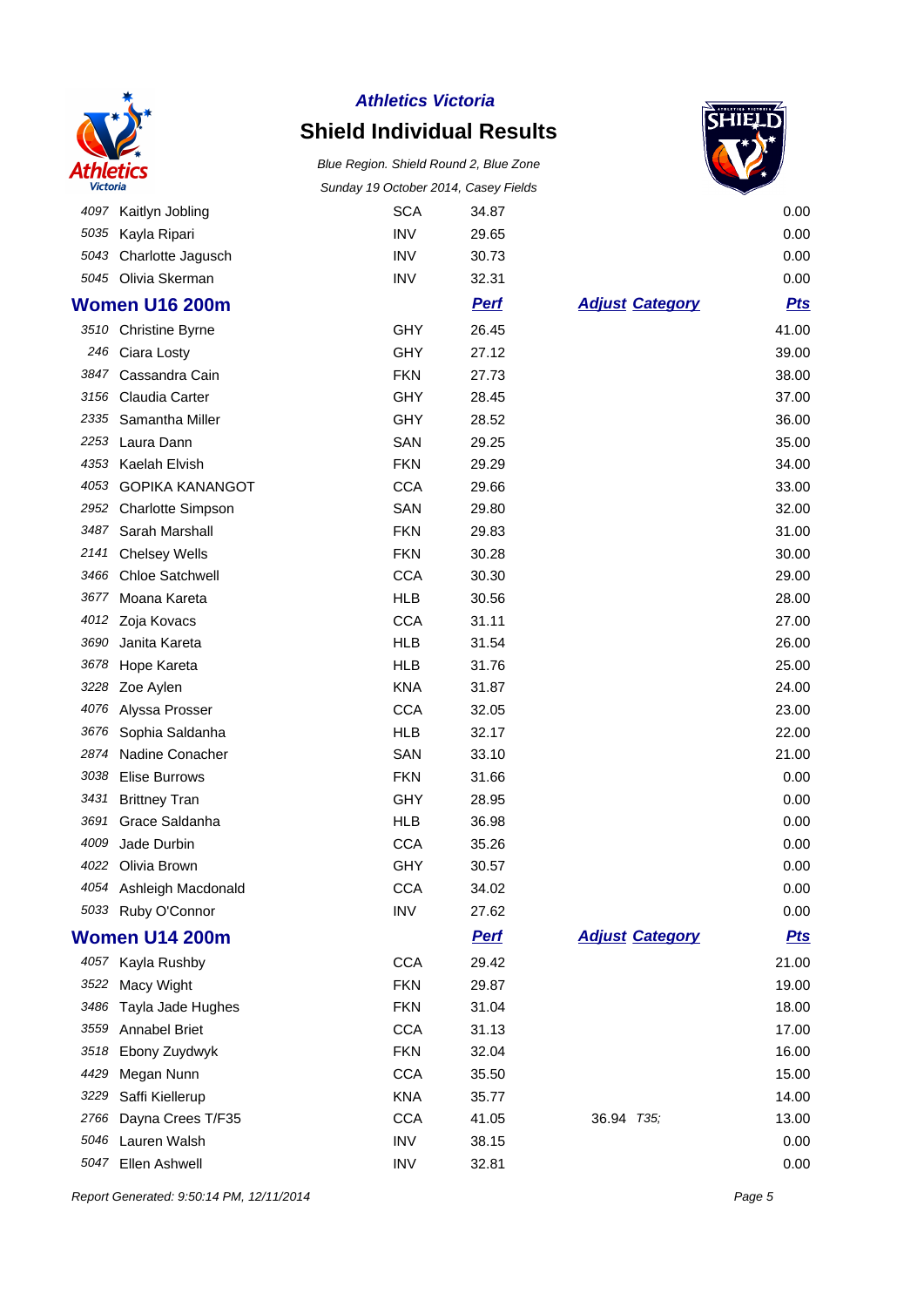

### **Shield Individual Results**



| <b>Men Open Division 1 800m</b>     |            | <b>Perf</b> | <b>Adjust Category</b> | <b>Pts</b> |
|-------------------------------------|------------|-------------|------------------------|------------|
| 3489<br>Lachlan Mann                | <b>KNA</b> | 1:57.4h     |                        | 43.00      |
| 4028<br><b>Timothy Crane</b>        | GHY        | 1:59.1h     |                        | 41.00      |
| 3490<br><b>Michael Reid</b>         | <b>KNA</b> | 2:01.3h     |                        | 40.00      |
| 4369<br>Jordan Crane                | <b>GHY</b> | 2:01.9h     |                        | 39.00      |
| 2891<br><b>Matthew Wright</b>       | SAN        | 2:04.2h     |                        | 38.00      |
| 1275<br><b>William Little</b>       | GHY        | 2:08.4h     |                        | 37.00      |
| 3343<br><b>Travis Taylor</b>        | <b>GHY</b> | 2:09.1h     |                        | 36.00      |
| 3139 Patrick Walker                 | <b>MEN</b> | 2:09.9h     |                        | 35.00      |
| 3046 Chris Williams                 | SAN        | 2:12.1h     |                        | 34.00      |
| <b>Taylor Ogden</b><br>3318         | <b>MEN</b> | 2:19.6h     |                        | 33.00      |
| 1731<br>Danny Maher                 | <b>FKN</b> | 2:50.5h     |                        | 32.00      |
| 3294 Patrick Sheen                  | SAN        | 2:52.2h     |                        | 31.00      |
| <b>Men Open Division 2 800m</b>     |            | <b>Perf</b> | <b>Adjust Category</b> | <b>Pts</b> |
| Jake Stevens<br>2750                | <b>MPA</b> | 1:57.9h     |                        | 21.00      |
| 1364<br>Steven Bonfadini            | <b>MPA</b> | 2:07.2h     |                        | 19.00      |
| 2981<br><b>Christopher Cheniart</b> | <b>HLB</b> | 2:10.8h     |                        | 18.00      |
| 4201<br>Jerome Rowcroft             | <b>HLB</b> | 2:15.3h     |                        | 17.00      |
| 305<br>Benjamin Bailey              | <b>CCA</b> | 2:22.0h     |                        | 16.00      |
| Jamie Mayhew-Sharp<br>3884          | <b>MPA</b> | 2:22.1h     |                        | 15.00      |
| <b>Andrew Scott</b><br>450          | <b>HLB</b> | 2:22.1h     |                        | 14.00      |
| 1566<br>Dan Langelaan               | <b>CCA</b> | 2:32.9h     |                        | 13.00      |
| 2074 Kyle Bird                      | <b>MPA</b> | 2:47.0h     |                        | 12.00      |
| Men 40+800m                         |            | <b>Perf</b> | <b>Adjust Category</b> | <b>Pts</b> |
| 2523 Ewen Wilson                    | <b>VMA</b> | 2:29.8h     | 2:08.8h M60;           | 29.00      |
| 1378<br>Paul Wilson                 | <b>KNA</b> | 2:23.2h     |                        | 27.00      |
| 495<br><b>Steven Quirk</b>          | <b>VMA</b> | 2:35.2h     | 2:24.3h M50;           | 26.00      |
| Shane Draper<br>1686                | <b>VMA</b> | 2:28.5h     |                        | 25.00      |
| Kurt Golonka<br>464                 | <b>GHY</b> | 2:32.4h     |                        | 24.00      |
| 1033 Michael Wheatley               | <b>MPA</b> | 2:34.9h     |                        | 23.00      |
| 1567 Rodney Prime                   | <b>KNA</b> | 2:38.1h     |                        | 22.00      |
| Sean Riordan<br>3953                | <b>VMA</b> | 2:44.2h     |                        | 21.00      |
| Robert Ryan<br>1201                 | <b>CCA</b> | 2:51.5h     |                        | 20.00      |
| 1188<br>Chris Brown                 | OAK        | 3:05.7h     | 2:52.7h <i>M50</i> ;   | 19.00      |
| 1258<br>Stephen Reid                | <b>KNA</b> | 2:54.4h     |                        | 18.00      |
| <b>Adrian Lyness</b><br>1791        | CCA        | 3:00.7h     |                        | 17.00      |
| Ian Poulton<br>1268                 | OAK        | 3:37.1h     | 3:21.9h M50;           | 16.00      |
| John Zeleznikow<br>1501             | <b>GHY</b> | 5:21.3h     | 4:36.3h M60;           | 15.00      |
| 5027 Julian Borland                 | <b>INV</b> | 2:38.0h     |                        | 0.00       |
| <b>Men U20 800m</b>                 |            | <b>Perf</b> | <b>Adjust Category</b> | <u>Pts</u> |
| 1975 Mark Richards                  | <b>KNA</b> | 1:59.5h     |                        | 13.00      |
| 3412 Andreas Baruhas                | <b>MEN</b> | 2:04.4h     |                        | 11.00      |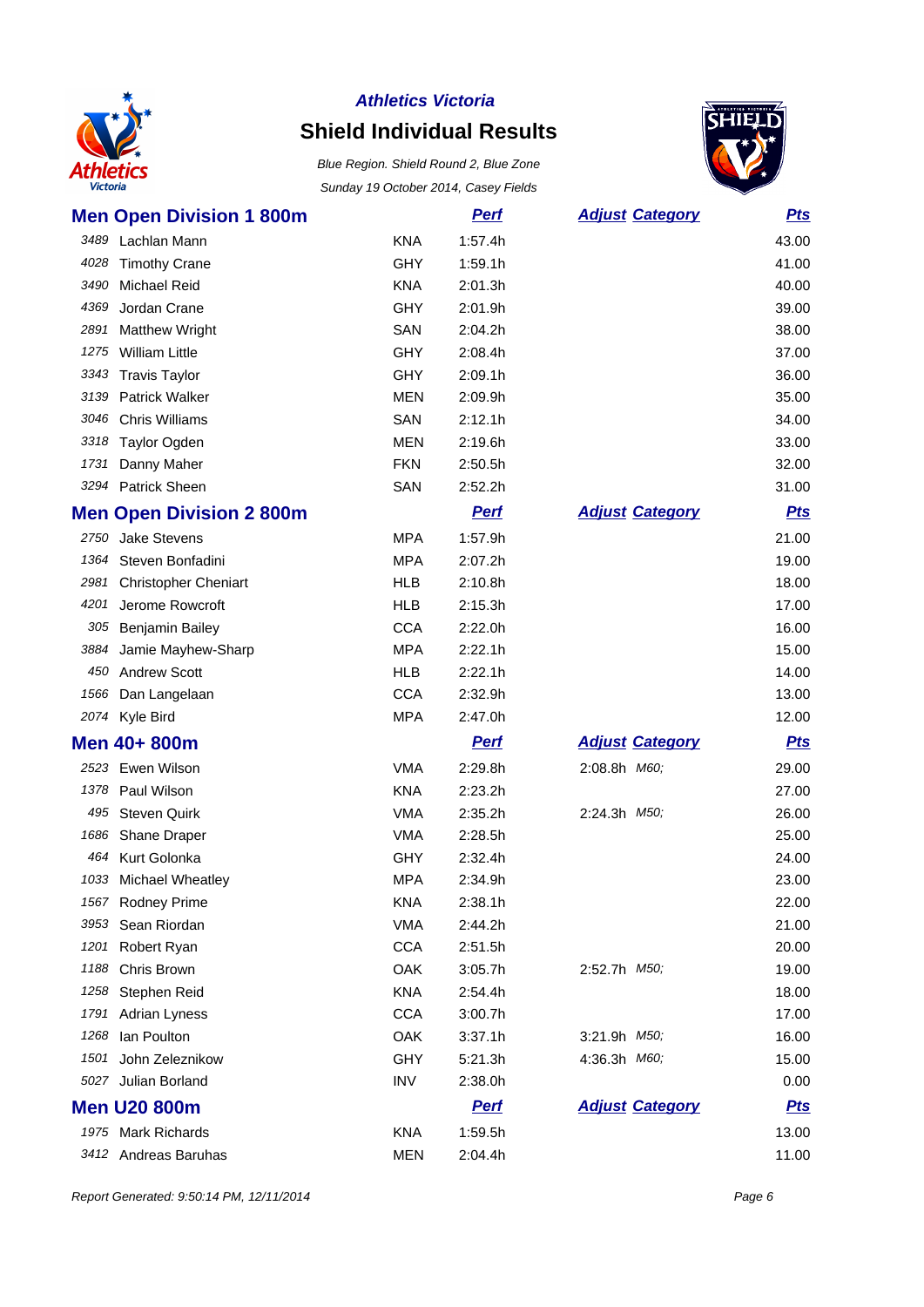

### **Shield Individual Results**



|      |                                   | Sanday To October 2014, Odsey Fiction |             |                        | ▼          |
|------|-----------------------------------|---------------------------------------|-------------|------------------------|------------|
|      | 4262 Tristan Lilley-Hale          | <b>KNA</b>                            | 2:08.7h     |                        | 10.00      |
| 3374 | Michael Kernahan                  | <b>MEN</b>                            | 2:19.6h     |                        | 9.00       |
| 3745 | Daniel Sheridan                   | <b>KNA</b>                            | 2:20.6h     |                        | 8.00       |
| 4239 | <b>Charles Kittle</b>             | <b>GHY</b>                            | 2:21.1h     |                        | 7.00       |
|      | <b>Men U18 800m</b>               |                                       | <b>Perf</b> | <b>Adjust Category</b> | <u>Pts</u> |
| 3475 | Sean Flintoft                     | SAN                                   | 2:04.8h     |                        | 25.00      |
| 3594 | James Longley                     | <b>FKN</b>                            | 2:04.9h     |                        | 23.00      |
| 1904 | Jeremy Fraser                     | <b>MPA</b>                            | 2:09.5h     |                        | 22.00      |
| 1376 | Declan Murphy                     | <b>GHY</b>                            | 2:10.6h     |                        | 21.00      |
| 2808 | Tom Tanojevic                     | SAN                                   | 2:19.5h     |                        | 20.00      |
| 5034 | Denis Miller                      | <b>INV</b>                            | 2:26.0h     |                        | 0.00       |
| 5042 | Max Tulen                         | <b>INV</b>                            | 2:12.3h     |                        | 0.00       |
|      | <b>Men U16 800m</b>               |                                       | <b>Perf</b> | <b>Adjust Category</b> | <u>Pts</u> |
| 2528 | Max Meuleman                      | <b>GHY</b>                            | 2:12.8h     |                        | 37.00      |
| 1934 | Kyle Contencin                    | <b>CCA</b>                            | 2:13.1h     |                        | 35.00      |
| 2358 | James Burren                      | <b>KNA</b>                            | 2:20.5h     |                        | 34.00      |
| 1692 | Jonas Wilson                      | <b>KNA</b>                            | 2:22.9h     |                        | 33.00      |
| 1822 | William Ockenden                  | GHY                                   | 2:25.4h     |                        | 32.00      |
| 4321 | Stephen Pretnar                   | <b>CCA</b>                            | 2:29.1h     |                        | 31.00      |
| 3419 | <b>Blake Johns</b>                | <b>CCA</b>                            | 2:34.1h     |                        | 30.00      |
| 2239 | <b>Brodie Anderson</b>            | <b>SCA</b>                            | 2:16.8h     |                        | 0.00       |
|      | <b>Men U14 800m</b>               |                                       | <b>Perf</b> | <b>Adjust Category</b> | <u>Pts</u> |
| 2937 | Cody Bellgrove                    | <b>GHY</b>                            | 2:34.7h     |                        | 21.00      |
| 4016 | Joshua Daniell                    | <b>CCA</b>                            | 2:36.6h     |                        | 19.00      |
| 3284 | Thanuja Gunawardena               | <b>CCA</b>                            | 2:39.1h     |                        | 18.00      |
| 154  | Corey Dickson                     | <b>KNA</b>                            | 2:43.7h     |                        | 17.00      |
| 1202 | Tom Ryan                          | <b>CCA</b>                            | 2:46.2h     |                        | 16.00      |
| 3345 | Liam Glew                         | <b>GHY</b>                            | 2:47.7h     |                        | 15.00      |
| 4222 | <b>MICHAEL BATTISTA</b>           | <b>KNA</b>                            | 4:13.4h     |                        | 14.00      |
|      | <b>Women Open Division 1 800m</b> |                                       | <u>Perf</u> | <b>Adiust Category</b> | <u>Pts</u> |
| 3500 | Olivia Goder                      | <b>KNA</b>                            | 2:20.5h     |                        | 21.00      |
| 1139 | Cassie Higham                     | <b>GHY</b>                            | 2:32.5h     |                        | 19.00      |
| 1576 | Laura Eades                       | GHY                                   | 2:34.9h     |                        | 18.00      |
| 1633 | Keana Tour-May                    | <b>GHY</b>                            | 2:40.1h     |                        | 17.00      |
| 1143 | Anna Ross                         | <b>GHY</b>                            | 2:48.8h     |                        | 16.00      |
| 1288 | <b>Helen Rainey</b>               | <b>GHY</b>                            | 2:51.7h     |                        | 15.00      |
| 2059 | Nicole Jones                      | SAN                                   | 2:59.6h     |                        | 14.00      |
| 4279 | Simone Morrison                   | SAN                                   | 3:02.2h     |                        | 13.00      |
| 3822 | Kaitlyn Papworth T/F20            | <b>GHY</b>                            | 3:05.9h     | 3:04.0h T20;           | 12.00      |
| 2294 | Annette Pelgrim                   | <b>KNA</b>                            | 3:14.8h     |                        | 11.00      |
| 2060 | Jeanette Reyes                    | SAN                                   | 3:16.8h     |                        | 10.00      |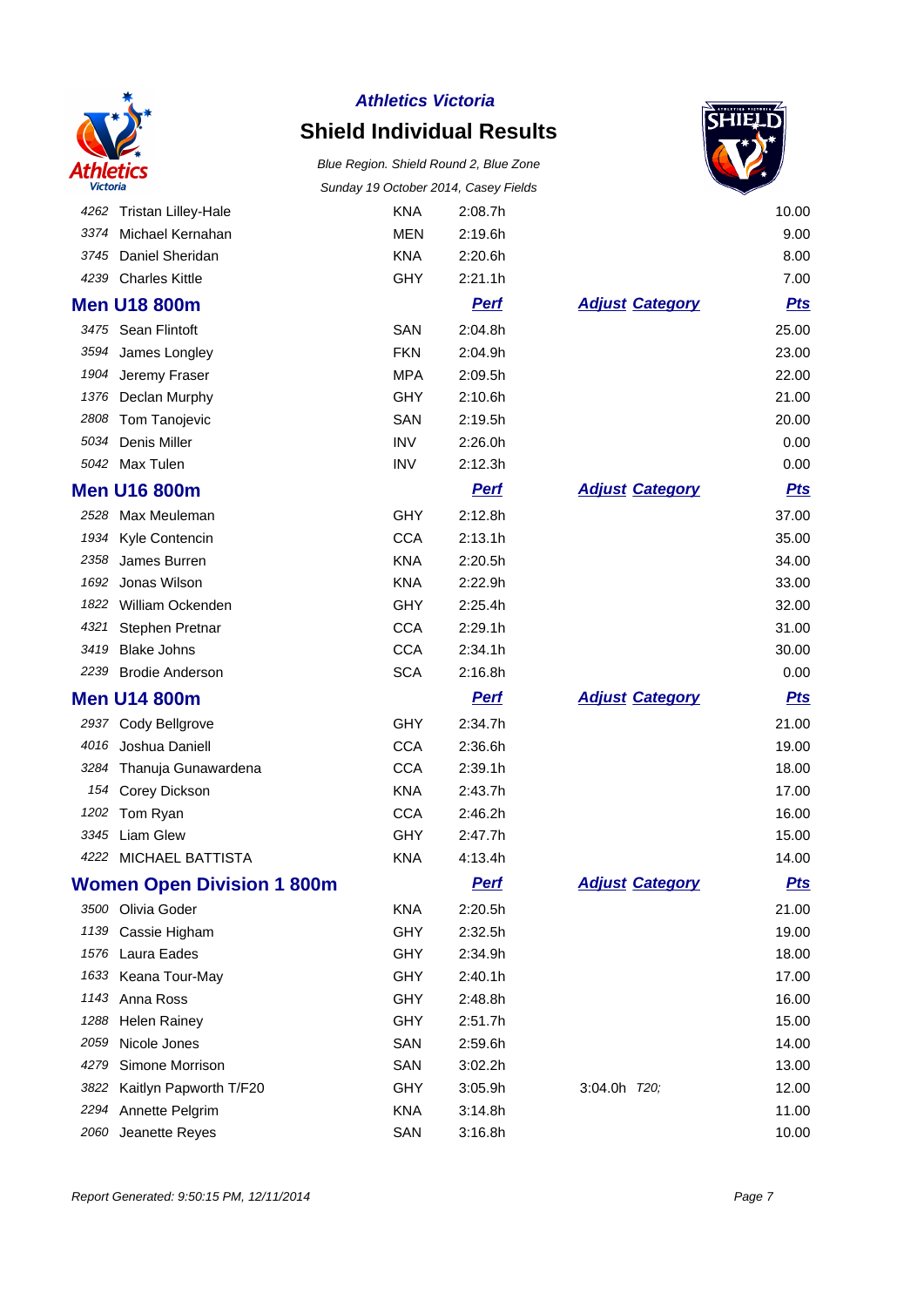

### **Shield Individual Results**



|      | <b>Women Open Division 2 800m</b> |            | <b>Perf</b> | <b>Adjust Category</b> | <b>Pts</b> |
|------|-----------------------------------|------------|-------------|------------------------|------------|
| 1408 | Claire Johnson                    | <b>MEN</b> | 2:23.6h     |                        | 19.00      |
| 2511 | Joanne Pratt                      | <b>CCA</b> | 2:41.0h     |                        | 17.00      |
|      | 1410 Heather Whitaker             | <b>MEN</b> | 2:53.1h     |                        | 16.00      |
| 1307 | Jessica Prime                     | <b>CCA</b> | 2:53.7h     |                        | 15.00      |
| 1431 | Helen Bryan                       | <b>MEN</b> | 3:04.6h     |                        | 14.00      |
| 4384 | Holly Webber                      | <b>CCA</b> | 3:12.1h     |                        | 13.00      |
|      | 4247 Kimberley Boyce              | <b>FKN</b> | 3:50.5h     |                        | 12.00      |
|      | <b>Women Open 800m</b>            |            | <b>Perf</b> | <b>Adjust Category</b> | <b>Pts</b> |
| 1087 | Sarah Lewis                       | <b>SCA</b> | 2:34.4h     |                        | 0.00       |
| 1579 | Kara Langelaan                    | <b>CCA</b> | 3:48.0h     |                        | 0.00       |
| 4011 | Kathleen Keyt                     | <b>CCA</b> | 3:29.0h     |                        | 0.00       |
|      | 5051 Brooke Gordon                | <b>INV</b> | 3:07.8h     |                        | 0.00       |
|      | 5052 Vanessa fairburn             | <b>INV</b> | 3:33.3h     |                        | 0.00       |
|      | <b>Women 40+ 800m</b>             |            | <b>Perf</b> | <b>Adjust Category</b> | <b>Pts</b> |
|      | 480 Helen Stanley                 | <b>VMA</b> | 3:10.9h     | 2:53.6h F50;           | 7.00       |
|      | 1848 Jeanne Bryan                 | <b>VMA</b> | 3:46.0h     | 3:05.3h F60;           | 5.00       |
|      | <b>Women U20 800m</b>             |            | <b>Perf</b> | <b>Adjust Category</b> | <b>Pts</b> |
|      | 4186 Maddison Holmstrom           | <b>GHY</b> | 2:32.7h     |                        | 13.00      |
|      | 3758 Georgina Ryan                | <b>GHY</b> | 2:39.2h     |                        | 11.00      |
|      |                                   |            |             |                        |            |
|      | <b>Women U18 800m</b>             |            | <b>Perf</b> | <b>Adjust Category</b> | <u>Pts</u> |
|      | 4134 Clea Clifford                | <b>FKN</b> | 2:25.1h     |                        | 29.00      |
|      | 1014 Riley Cridland               | <b>FKN</b> | 2:25.4h     |                        | 27.00      |
|      | 3217 Lucy Romanoff                | <b>FKN</b> | 2:26.2h     |                        | 26.00      |
|      | 2321 Charlotte McKenzie           | <b>GHY</b> | 2:29.3h     |                        | 25.00      |
| 1136 | <b>Kaitlin Barr</b>               | <b>GHY</b> | 2:31.8h     |                        | 24.00      |
| 1989 | Dana Dekkers                      | <b>GHY</b> | 2:39.6h     |                        | 23.00      |
| 3530 | <b>Emily Broderick</b>            | <b>KNA</b> | 2:41.6h     |                        | 22.00      |
| 1529 | Jessica McFarlane                 | <b>KNA</b> | 2:45.1h     |                        | 21.00      |
|      | 4356 Victoria Wheeler             | <b>KNA</b> | 2:50.4h     |                        | 20.00      |
| 2861 | Mikaela Thomas                    | <b>CCA</b> | 2:56.1h     |                        | 19.00      |
| 4055 | Natalie Ricchetti                 | <b>CCA</b> | 3:03.2h     |                        | 18.00      |
| 4097 | Kaitlyn Jobling                   | <b>SCA</b> | 2:55.6h     |                        | 0.00       |
| 5035 | Kayla Ripari                      | <b>INV</b> | 3:50.1h     |                        | 0.00       |
|      | 5045 Olivia Skerman               | <b>INV</b> | 2:42.4h     |                        | 0.00       |
|      | Women U16 800m                    |            | <u>Perf</u> | <b>Adjust Category</b> | <u>Pts</u> |
|      | 2191 Jesse Mayne                  | <b>KNA</b> | 2:24.0h     |                        | 41.00      |
|      | 246 Ciara Losty                   | <b>GHY</b> | 2:24.7h     |                        | 39.00      |
| 3303 | Sophie Highnam                    | GHY        | 2:31.4h     |                        | 38.00      |
| 2253 | Laura Dann                        | SAN        | 2:33.8h     |                        | 37.00      |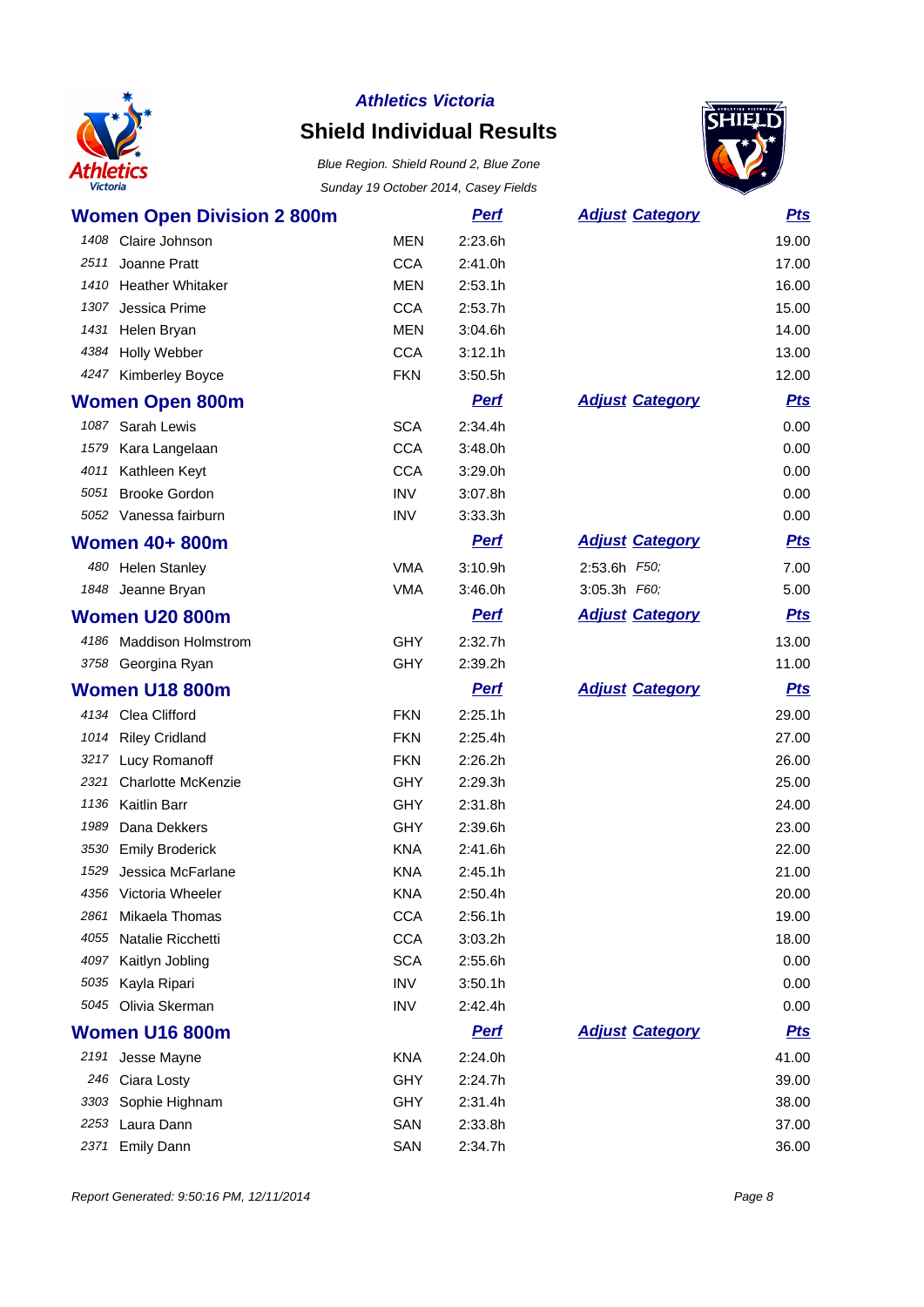

## **Shield Individual Results**



|      |                           |            |             |                        | ▽          |
|------|---------------------------|------------|-------------|------------------------|------------|
| 2335 | Samantha Miller           | <b>GHY</b> | 2:40.8h     |                        | 35.00      |
| 3716 | Samantha Stewart          | <b>MPA</b> | 2:41.2h     |                        | 34.00      |
| 4054 | Ashleigh Macdonald        | <b>CCA</b> | 2:44.9h     |                        | 33.00      |
| 4482 | Felicity Jagusch          | <b>CCA</b> | 2:48.5h     |                        | 32.00      |
| 3676 | Sophia Saldanha           | <b>HLB</b> | 2:49.0h     |                        | 31.00      |
| 3955 | Jessica Bourke            | <b>KNA</b> | 2:49.6h     |                        | 30.00      |
| 4076 | Alyssa Prosser            | <b>CCA</b> | 2:52.1h     |                        | 29.00      |
|      | 4434 Leah Macdonald       | <b>KNA</b> | 3:02.7h     |                        | 28.00      |
| 2141 | <b>Chelsey Wells</b>      | <b>FKN</b> | 3:03.4h     |                        | 27.00      |
| 3038 | <b>Elise Burrows</b>      | <b>FKN</b> | 3:12.1h     |                        | 26.00      |
| 3691 | Grace Saldanha            | <b>HLB</b> | 3:12.3h     |                        | 25.00      |
| 3764 | Naomi Merrilees           | <b>CCA</b> | 3:45.4h     |                        | 24.00      |
|      | 5048 Sian Fraser          | <b>INV</b> | 2:50.4h     |                        | 0.00       |
|      | Women U14 800m            |            | <b>Perf</b> | <b>Adjust Category</b> | <b>Pts</b> |
|      | 1835 Tess Patterson       | <b>KNA</b> | 2:37.6h     |                        | 21.00      |
| 3521 | Abby Schiffer             | <b>FKN</b> | 2:40.6h     |                        | 19.00      |
| 2767 | Matisse Lazzari           | <b>CCA</b> | 2:45.7h     |                        | 18.00      |
| 155  | Rebecca Henderson         | <b>CCA</b> | 2:55.9h     |                        | 17.00      |
| 3517 | <b>Bella Enno</b>         | <b>FKN</b> | 3:02.1h     |                        | 16.00      |
| 3229 | Saffi Kiellerup           | <b>KNA</b> | 3:06.8h     |                        | 15.00      |
|      | <b>Men U18 3000m</b>      |            | <b>Pert</b> | <b>Adjust Category</b> | <u>Pts</u> |
| 1441 | David Friend              | <b>KNA</b> | 9:22.7h     |                        | 25.00      |
|      | <b>Men U16 3000m</b>      |            | <b>Perf</b> | <b>Adjust Category</b> | <b>Pts</b> |
| 1031 | Callen Goldsmith          | <b>MPA</b> | 9:25.8h     |                        | 37.00      |
| 3404 | Jesse Dunsmore            | <b>FKN</b> | 9:35.9h     |                        | 35.00      |
| 1822 | William Ockenden          | GHY        | 9:48.5h     |                        | 34.00      |
| 4184 | James Paton               | <b>FKN</b> | 9:51.7h     |                        | 33.00      |
| 4438 | <b>Christopher Fenton</b> | <b>KNA</b> | 9:53.3h     |                        | 32.00      |
| 1278 | <b>Haftu Strintzos</b>    | GHY        | 10:01.3h    |                        | 31.00      |
| 1693 | Ethan Anthony             | <b>MPA</b> | 10:11.6h    |                        | 30.00      |
|      | 1934 Kyle Contencin       | <b>CCA</b> | 10:43.8h    |                        | 29.00      |
| 2358 | James Burren              | <b>KNA</b> | 12:36.0h    |                        | 28.00      |
| 1692 | Jonas Wilson              | <b>KNA</b> | 12:38.4h    |                        | 27.00      |
| 3419 | <b>Blake Johns</b>        | <b>CCA</b> | 15:02.6h    |                        | 26.00      |
|      | <b>Men U14 3000m</b>      |            | <b>Perf</b> | <b>Adjust Category</b> | <u>Pts</u> |
|      | 1202 Tom Ryan             | <b>CCA</b> | 12:43.0h    |                        | 21.00      |
|      | <b>Women U18 3000m</b>    |            | <b>Perf</b> | <b>Adjust Category</b> | <u>Pts</u> |
|      |                           |            |             |                        |            |
|      | 3776 Henrietta Lawrence   | <b>FKN</b> | 10:48.3h    |                        | 29.00      |
| 3980 | Nicola Davis              | GHY        | 14:55.4h    |                        | 27.00      |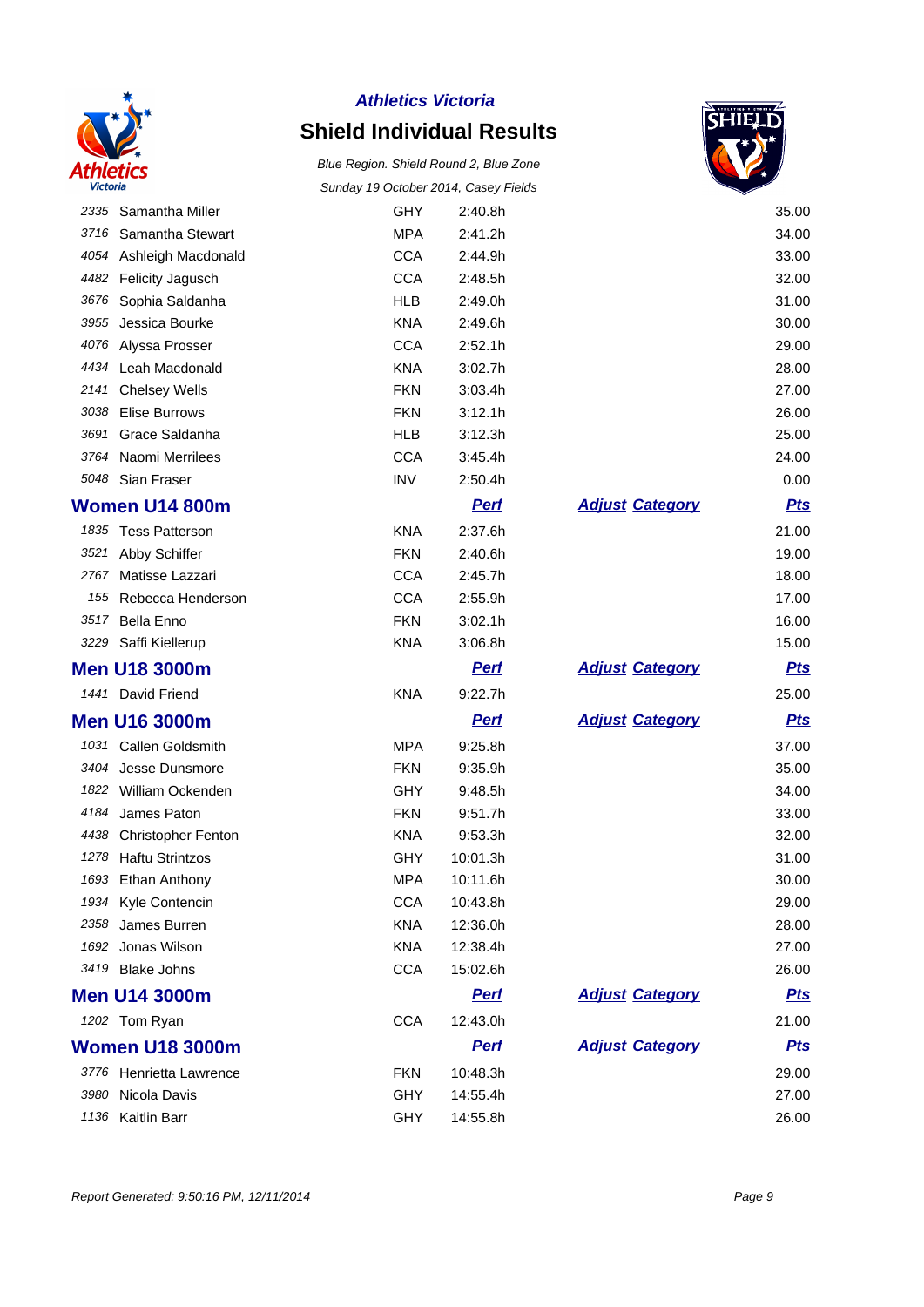

### **Shield Individual Results**



|      | <b>Women U16 3000m</b>           |            | <b>Perf</b> | <b>Adjust Category</b> | <b>Pts</b> |
|------|----------------------------------|------------|-------------|------------------------|------------|
|      | 4054 Ashleigh Macdonald          | <b>CCA</b> | 12:32.7h    |                        | 41.00      |
|      | 3413 Kelsie Jae Vickery          | <b>MEN</b> | 13:39.3h    |                        | 39.00      |
|      | <b>Women U14 3000m</b>           |            | <u>Perf</u> | <b>Adjust Category</b> | <b>Pts</b> |
|      | 3514 Chloe Dennison              | <b>FKN</b> | 11:22.0h    |                        | 21.00      |
| 155  | Rebecca Henderson                | <b>CCA</b> | 12:33.3h    |                        | 19.00      |
|      | 3521 Abby Schiffer               | <b>FKN</b> | 13:00.7h    |                        | 18.00      |
|      | 4008 Hayley Woolfe               | <b>CCA</b> | 14:55.0h    |                        | 17.00      |
|      | <b>Men Open Division 1 5000m</b> |            | <b>Perf</b> | <b>Adjust Category</b> | <u>Pts</u> |
|      | 1775 Beau Lang                   | <b>GHY</b> | 16:51.8h    |                        | 43.00      |
|      | 3343 Travis Taylor               | <b>GHY</b> | 17:11.5h    |                        | 41.00      |
|      | 1799 Matthew Wynne               | <b>GHY</b> | 18:55.1h    |                        | 40.00      |
|      | 1003 Craig Fairburn              | <b>KNA</b> | 20:35.7h    |                        | 39.00      |
|      | <b>Men Open Division 2 5000m</b> |            | <b>Perf</b> | <b>Adjust Category</b> | <u>Pts</u> |
|      | 1213 Shane Bishop                | <b>MPA</b> | 17:04.5h    |                        | 21.00      |
|      | 1503 Brett Anthony               | <b>MPA</b> | 18:50.1h    |                        | 19.00      |
|      | 4252 Joshua Wilson               | <b>OAK</b> | 27:19.0h    |                        | 18.00      |
|      | <b>Men Open 5000m</b>            |            | <b>Perf</b> | <b>Adjust Category</b> | <b>Pts</b> |
|      | 5055 Jacob McMahon               | <b>INV</b> | 17:10.1h    |                        | 0.00       |
|      | Men 40+ 5000m                    |            | <b>Perf</b> | <b>Adjust Category</b> | <u>Pts</u> |
|      | 495 Steven Quirk                 | <b>VMA</b> | 17:13.5h    | 16:01.1h M50;          | 29.00      |
| 2523 | Ewen Wilson                      | <b>VMA</b> | 19:08.5h    | 16:27.6h M60;          | 27.00      |
| 1378 | Paul Wilson                      | <b>KNA</b> | 16:49.5h    |                        | 26.00      |
| 1144 | <b>Roland Soderstrom</b>         | <b>GHY</b> | 19:02.3h    | 17:42.3h M50;          | 25.00      |
|      | 3335 Michael Bishop              | <b>MPA</b> | 18:57.6h    |                        | 24.00      |
| 1033 | Michael Wheatley                 | <b>MPA</b> | 19:24.5h    |                        | 23.00      |
| 2040 | <b>Philip Crowther</b>           | <b>KNA</b> | 22:55.8h    | 19:43.1h M60;          | 22.00      |
| 1298 | Sam Defanis                      | <b>VMA</b> | 23:30.4h    | 20:12.9h M60;          | 21.00      |
|      | 1141 Angelo Portelli             | GHY        | 21:28.2h    |                        | 20.00      |
|      | 1791 Adrian Lyness               | <b>CCA</b> | 22:43.9h    |                        | 19.00      |
| 464  | Kurt Golonka                     | <b>GHY</b> | 22:48.2h    |                        | 18.00      |
| 1188 | Chris Brown                      | OAK        | 24:33.6h    | 22:50.4h M50;          | 17.00      |
| 1903 | <b>Clinton Fraser</b>            | <b>MPA</b> | 22:51.6h    |                        | 16.00      |
|      | 1201 Robert Ryan                 | <b>CCA</b> | 24:20.9h    |                        | 15.00      |
|      | <b>Men U20 5000m</b>             |            | <b>Pert</b> | <b>Adjust Category</b> | <u>Pts</u> |
|      | 3374 Michael Kernahan            | MEN        | 16:14.5h    |                        | 13.00      |
|      | <b>Men U18 5000m</b>             |            | <b>Perf</b> | <b>Adjust Category</b> | <u>Pts</u> |
|      | 1679 Luke Burns                  | <b>FKN</b> | 16:41.3h    |                        | 0.00       |
|      | 1935 Peter Dutton                | <b>FKN</b> | 17:37.0h    |                        | 0.00       |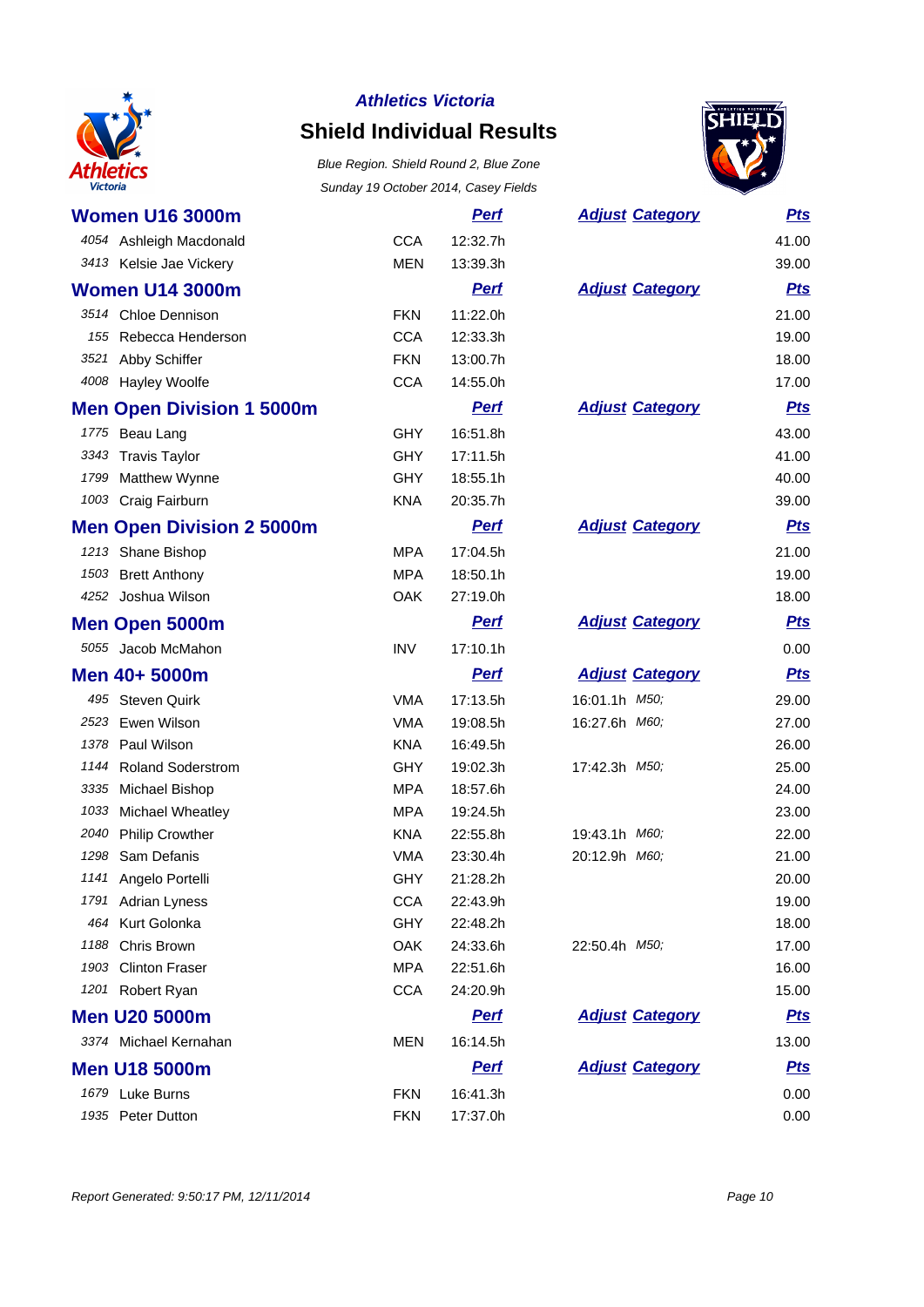

# **Shield Individual Results**



| <b>Women Open Division 1 5000m</b>      |            | <b>Perf</b> | <b>Adjust Category</b> | <u>Pts</u> |
|-----------------------------------------|------------|-------------|------------------------|------------|
| 1139 Cassie Higham                      | <b>GHY</b> | 18:11.0h    |                        | 21.00      |
| 1143 Anna Ross                          | <b>GHY</b> | 19:53.6h    |                        | 19.00      |
| 1576 Laura Eades                        | <b>GHY</b> | 20:35.7h    |                        | 18.00      |
| 2213 Alice Enter                        | <b>GHY</b> | 21:22.8h    |                        | 17.00      |
| Francesca Reid<br>1990                  | <b>GHY</b> | 23:10.6h    |                        | 16.00      |
| 2294 Annette Pelgrim                    | <b>KNA</b> | 23:16.4h    |                        | 15.00      |
| 2564 Gemma Hocart                       | <b>KNA</b> | 23:45.6h    |                        | 14.00      |
| 2059 Nicole Jones                       | SAN        | 25:11.5h    |                        | 13.00      |
| 2060 Jeanette Reyes                     | SAN        | 26:47.1h    |                        | 12.00      |
| <b>Women Open Division 2 5000m</b>      |            | <b>Perf</b> | <b>Adjust Category</b> | <b>Pts</b> |
| 1408 Claire Johnson                     | <b>MEN</b> | 19:31.5h    |                        | 19.00      |
| Kuniko Bowden<br>1575                   | <b>MEN</b> | 21:33.6h    |                        | 17.00      |
| 1431<br>Helen Bryan                     | <b>MEN</b> | 23:59.7h    |                        | 16.00      |
| 1579 Kara Langelaan                     | <b>CCA</b> | 29:08.8h    |                        | 15.00      |
| <b>Women Open 5000m</b>                 |            | <b>Perf</b> | <b>Adjust Category</b> | <b>Pts</b> |
| 2286 Andrea Draper                      | <b>VMA</b> | 29:05.0h    |                        | 0.00       |
| 5051 Brooke Gordon                      | <b>INV</b> | 23:30.7h    |                        | 0.00       |
| <b>Women 40+ 5000m</b>                  |            | <b>Perf</b> | <b>Adjust Category</b> | <b>Pts</b> |
| 480 Helen Stanley                       | <b>VMA</b> | 23:08.2h    | 21:17.1h F50;          | 7.00       |
| 3242 Lynn Kisler                        | <b>VMA</b> | 25:05.0h    | 23:04.5h F50;          | 5.00       |
| 1848 Jeanne Bryan                       | <b>VMA</b> | 28:16.0h    | 23:27.7h F60;          | 4.00       |
| <b>Men Open Division 1 4x400m Relay</b> |            | <b>Perf</b> | <b>Adjust Category</b> | <b>Pts</b> |
| Knox                                    | <b>KNA</b> | 3:29.96     |                        | 64.50      |
| Sandringham                             | SAN        | 3:34.88     |                        | 54.00      |
| Glenhuntly                              | <b>GHY</b> | 3:34.90     |                        | 45.00      |
| Glenhuntly 2                            | <b>GHY</b> | 3:42.49     |                        | 36.00      |
| Sandringham 2                           | SAN        | 3:59.07     |                        | 27.00      |
| <b>Men Open 4x400m Relay</b>            |            | <b>Perf</b> | <b>Adjust Category</b> | <b>Pts</b> |
| Casey Cardinia                          | <b>CCA</b> | 4:01.66     |                        | 0.00       |
| Knox                                    | <b>KNA</b> | 4:16.61     |                        | 0.00       |
| Glenhuntly                              | <b>GHY</b> | 3:42.49     |                        | 0.00       |
| <b>Men 40+ 4x400m Relay</b>             |            | <b>Perf</b> | <b>Adjust Category</b> | <b>Pts</b> |
| Casey Cardinia                          | <b>CCA</b> | 3:54.52     |                        | 43.50      |
| <b>Vic Masters</b>                      | <b>VMA</b> | 5:00.26     |                        | 36.00      |
| Oakleigh                                | OAK        | 5:46.08     |                        | 30.00      |
| Men U20 4x400m Relay                    |            | <b>Perf</b> | <b>Adjust Category</b> | <b>Pts</b> |
| Mentone                                 | <b>MEN</b> | 5:00.26     |                        | 19.50      |
| Men U18 4x400m Relay                    |            | <b>Perf</b> | <b>Adjust Category</b> | <b>Pts</b> |
| Casey Cardinia                          | <b>CCA</b> | 4:05.78     |                        | 37.50      |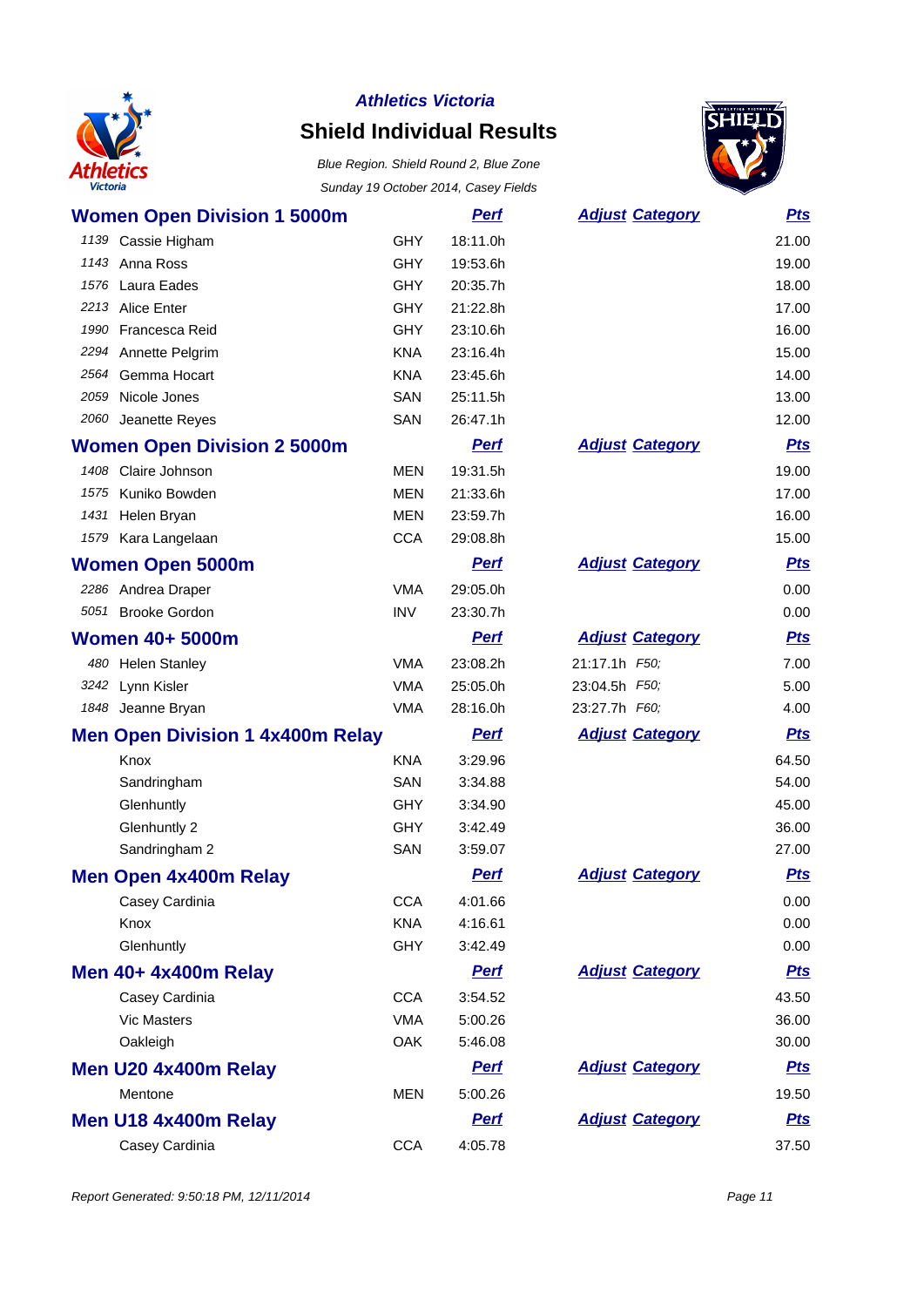

### **Shield Individual Results**

Blue Region. Shield Round 2, Blue Zone Sunday 19 October 2014, Casey Fields



Glenhuntly **GHY** 4:10.73 30.00

| Knox                                      | <b>KNA</b> | 4:19.25     |                        | 24.00      |
|-------------------------------------------|------------|-------------|------------------------|------------|
| Men U16 4x400m Relay                      |            | <b>Perf</b> | <b>Adjust Category</b> | <b>Pts</b> |
| Glenhuntly                                | <b>GHY</b> | 4:40.55     |                        | 55.50      |
| Maccabi                                   | <b>MAC</b> | 4:26.71     |                        | 0.00       |
| Men U14 4x400m Relay                      |            | <b>Perf</b> | <b>Adjust Category</b> | <b>Pts</b> |
| Glenhuntly                                | <b>GHY</b> | 4:46.16     |                        | 31.50      |
| <b>Women Open Division 1 4x400m Relay</b> |            | <b>Perf</b> | <b>Adjust Category</b> | <b>Pts</b> |
| Sandringham                               | SAN        | 4:29.24     |                        | 31.50      |
| Sandringham 2                             | SAN        | 4:33.47     |                        | 24.00      |
| <b>Women Open Division 2 4x400m Relay</b> |            | <b>Perf</b> | <b>Adjust Category</b> | <b>Pts</b> |
| Frankston                                 | <b>FKN</b> | 4:19.43     |                        | 28.50      |
| Casey Cardinia                            | <b>CCA</b> | 4:35.69     |                        | 22.50      |
| Mentone                                   | <b>MEN</b> | 4:36.09     |                        | 18.00      |
| <b>Women Open 4x400m Relay</b>            |            | <b>Perf</b> | <b>Adjust Category</b> | <b>Pts</b> |
| Glenhuntly                                | <b>GHY</b> | 4:21.15     |                        | 0.00       |
| Women 40+ 4x400m Relay                    |            | <b>Perf</b> | <b>Adjust Category</b> | <b>Pts</b> |
| <b>Vic Masters</b>                        | <b>VMA</b> | 6:25.46     |                        | 10.50      |
| Women U20 4x400m Relay                    |            | <b>Perf</b> | <b>Adjust Category</b> | <b>Pts</b> |
| Knox                                      | <b>KNA</b> | 4:37.11     |                        | 19.50      |
| Women U18 4x400m Relay                    |            | <b>Perf</b> | <b>Adjust Category</b> | <b>Pts</b> |
| Glenhuntly                                | <b>GHY</b> | 4:22.46     |                        | 43.50      |
| Casey Cardinia                            | <b>CCA</b> | 4:49.23     |                        | 36.00      |
| Women U16 4x400m Relay                    |            | <b>Perf</b> | <b>Adjust Category</b> | <u>Pts</u> |
| Glenhuntly                                | <b>GHY</b> | 4:32.57     |                        | 61.50      |
| Casey Cardinia                            | <b>CCA</b> | 4:50.50     |                        | 0.00       |
| Women U14 4x400m Relay                    |            | <b>Perf</b> | <b>Adjust Category</b> | <b>Pts</b> |
| Casey Cardinia                            | <b>CCA</b> | 6:02.64     |                        | 31.50      |
| Frankston                                 | <b>FKN</b> | 5:28.21     |                        | 0.00       |
| <b>Men U16 200m Hurdles</b>               |            | <u>Perf</u> | <b>Adjust Category</b> | <u>Pts</u> |
| 3037 Dylan Burrows                        | <b>FKN</b> | 28.71       |                        | 37.00      |
| 3302 Jesse Scholz                         | <b>GHY</b> | 28.89       |                        | 34.00      |
| 3825 Lachlan Viney                        | <b>KNA</b> | 29.11       |                        | 32.00      |
| 1457 William Carter                       | <b>MEN</b> | 29.19       |                        | 30.00      |
| <b>Bayley Carlin</b><br>4354              | <b>KNA</b> | 30.56       |                        | 28.00      |
| 2721<br>Benjamin Merrick                  | <b>CCA</b> | 30.84       |                        | 26.00      |
| 4342<br><b>Alden Collins</b>              | <b>FKN</b> | 33.30       |                        | 24.00      |
| 3692 Harry Blackburn                      | <b>KNA</b> | 31.45       |                        | 0.00       |
| 4302 Alessandro Manuele                   | <b>SCA</b> | 39.02       |                        | 0.00       |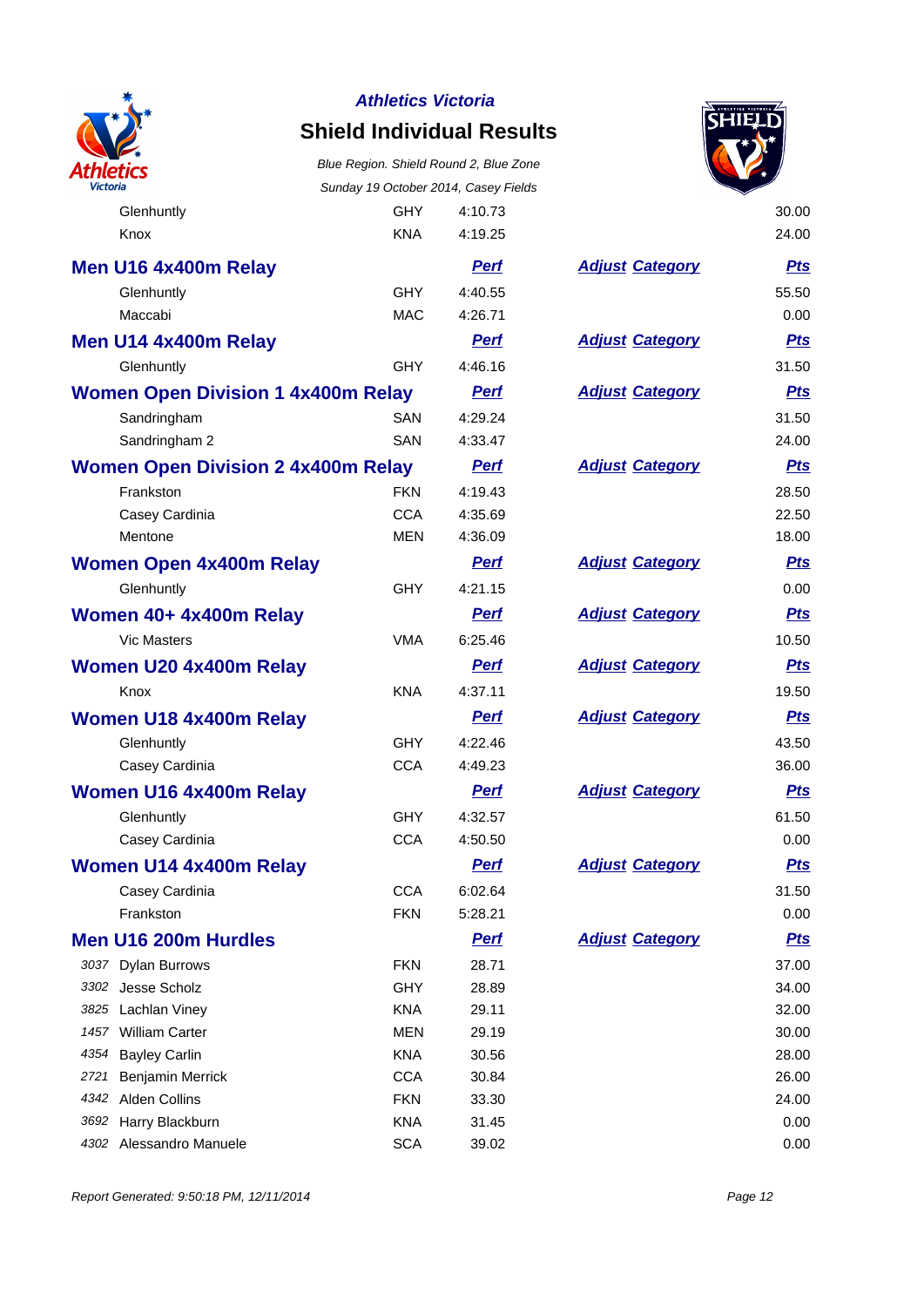

### **Shield Individual Results**



|      | Men U14 200m Hurdles                      |            | <u>Perf</u> | <b>Adjust Category</b> | <u>Pts</u> |
|------|-------------------------------------------|------------|-------------|------------------------|------------|
|      | 4018 Cameron De Bruin                     | <b>CCA</b> | 31.87       | 76cm                   | 21.00      |
|      | 1202 Tom Ryan                             | <b>CCA</b> | 43.62       | 76cm                   | 18.00      |
|      | 4379 Benjamin Braverman                   | <b>GHY</b> | 46.52       | 76cm                   | 16.00      |
|      | <b>Women U16 200m Hurdles</b>             |            | <b>Perf</b> | <b>Adjust Category</b> | <b>Pts</b> |
|      | 4482 Felicity Jagusch                     | <b>CCA</b> | 32.79       |                        | 41.00      |
|      | 4353 Kaelah Elvish                        | <b>FKN</b> | 33.09       |                        | 38.00      |
| 3466 | <b>Chloe Satchwell</b>                    | <b>CCA</b> | 35.50       |                        | 36.00      |
|      | 3228 Zoe Aylen                            | <b>KNA</b> | 36.93       |                        | 34.00      |
|      | <b>Women U14 200m Hurdles</b>             |            | <b>Perf</b> | <b>Adjust Category</b> | <u>Pts</u> |
|      | 2873 Madeleine Conacher                   | <b>SAN</b> | 36.92       | 76cm                   | 21.00      |
|      | <b>Men Open Division 1 400m Hurdles</b>   |            | <b>Perf</b> | <b>Adjust Category</b> | <u>Pts</u> |
|      | 1003 Craig Fairburn                       | <b>KNA</b> | 75.36       | 91cm                   | 43.00      |
|      | 4330 Alex Fairburn                        | <b>KNA</b> | 81.70       | 91cm                   | 40.00      |
|      | <b>Men Open Division 2 400m Hurdles</b>   |            | <b>Perf</b> | <b>Adjust Category</b> | <b>Pts</b> |
|      | 169 Matthew De Bruin                      | <b>CCA</b> | 57.10       | 91cm                   | 21.00      |
|      | 4052 Cameron Hamilton                     | <b>CCA</b> | 59.88       | 91cm                   | 18.00      |
|      | <b>Men Open 400m Hurdles</b>              |            | <b>Perf</b> | <b>Adjust Category</b> | <b>Pts</b> |
|      | 3488 Benjamin Ryan                        | <b>CCA</b> | 72.89       | 91cm                   | 0.00       |
|      | Men 40+ 400m Hurdles                      |            | <u>Perf</u> | <b>Adjust Category</b> | <b>Pts</b> |
|      | 3953 Sean Riordan                         | <b>VMA</b> | 86.41       | 91cm                   | 29.00      |
|      | <b>Men U20 400m Hurdles</b>               |            | <b>Perf</b> | <b>Adjust Category</b> | <b>Pts</b> |
|      | 3409 Antony Symons                        | <b>MEN</b> | 67.04       | 91cm                   | 13.00      |
|      | 3624 Zac Calvez                           | <b>MEN</b> | 69.64       | 91cm                   | 10.00      |
|      | <b>Men U18 400m Hurdles</b>               |            | <b>Perf</b> | <b>Adjust Category</b> | <b>Pts</b> |
|      | 3557 Corey Robinson                       | <b>KNA</b> | 64.93       | 84cm                   | 25.00      |
|      | 2378 Dane Johns                           | <b>CCA</b> | 65.99       | 84cm                   | 22.00      |
|      | <b>Women Open Division 1 400m Hurdles</b> |            | <b>Perf</b> | <b>Adjust Category</b> | <u>Pts</u> |
|      | 3787 Estelle Lopes                        | <b>GHY</b> | 76.38       | 76cm                   | 21.00      |
| 2059 | Nicole Jones                              | SAN        | 84.22       | 76cm                   | 18.00      |
| 2060 | Jeanette Reyes                            | SAN        | 88.29       | 76cm                   | 16.00      |
|      | <b>Women Open Division 2 400m Hurdles</b> |            | <u>Perf</u> | <b>Adjust Category</b> | <u>Pts</u> |
|      | 1732 Nicole Maher                         | <b>FKN</b> | 71.16       | 76cm                   | 19.00      |
| 4247 | Kimberley Boyce                           | <b>FKN</b> | 78.56       | 76cm                   | 16.50      |
|      | 3684 Stephanie Comfort                    | <b>CCA</b> | 82.10       | 76cm                   | 15.00      |
|      | 161 Cara Moody                            | <b>CCA</b> | 82.70       | 76cm                   | 13.50      |
|      | <b>Women Open 400m Hurdles</b>            |            | <b>Pert</b> | <b>Adjust Category</b> | <u>Pts</u> |
|      | 4011 Kathleen Keyt                        | <b>CCA</b> | 88.99       | 76cm                   | 0.00       |
|      | 4384 Holly Webber                         | <b>CCA</b> | 1:34.31     | 76cm                   | 0.00       |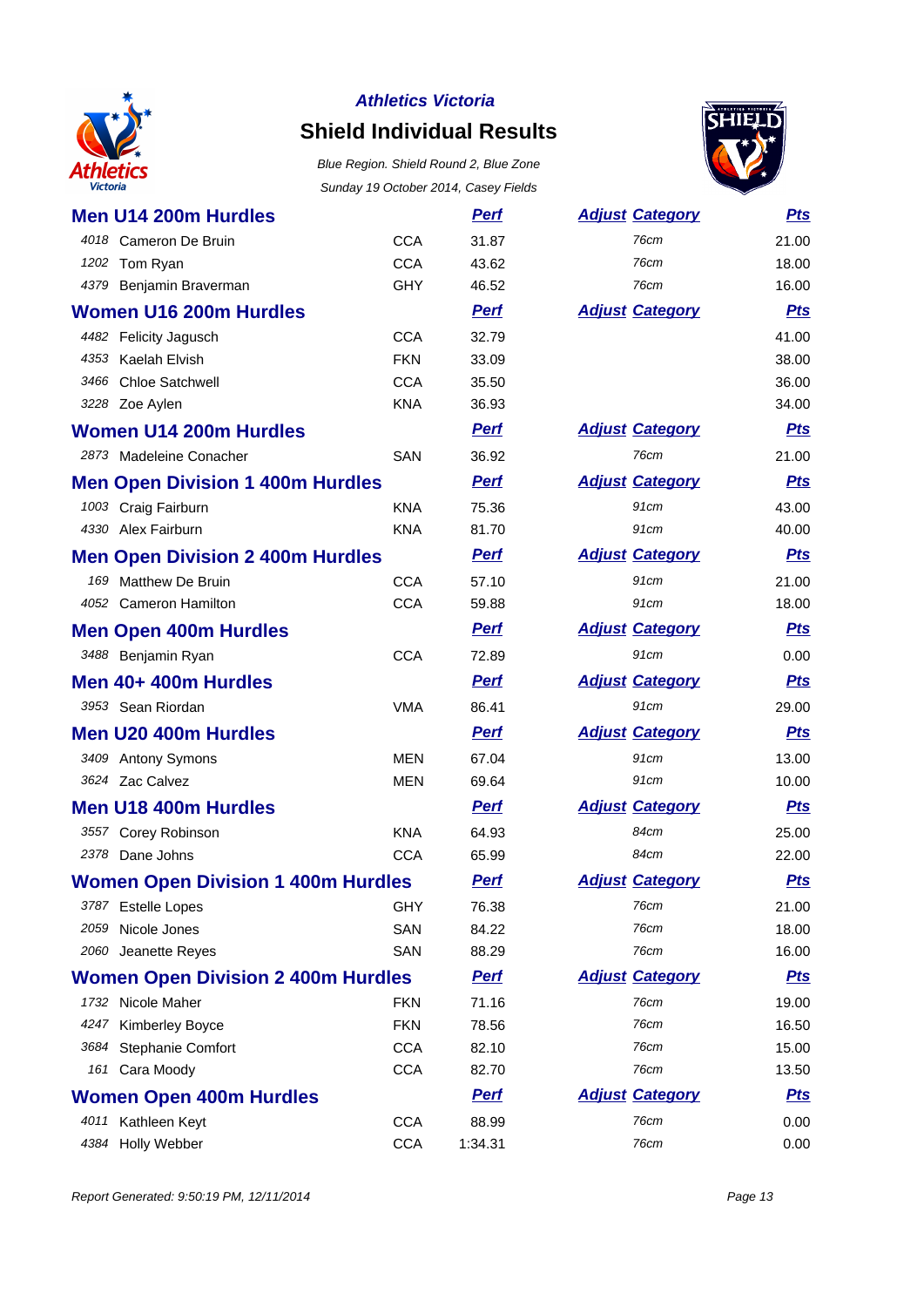

## **Shield Individual Results**



| <b>Women U18 400m Hurdles</b>           |            | <b>Perf</b> | <b>Adjust Category</b> | <b>Pts</b> |
|-----------------------------------------|------------|-------------|------------------------|------------|
| 5035 Kayla Ripari                       | <b>INV</b> | 76.82       | <b>76cm</b>            | 0.00       |
| 5043 Charlotte Jagusch                  | <b>INV</b> | 83.88       | 76cm                   | 0.00       |
| Men 40+ 1500m Walk                      |            | <b>Perf</b> | <b>Adjust Category</b> | <b>Pts</b> |
| 5027 Julian Borland                     | <b>INV</b> | 9:32.8h     |                        | 0.00       |
| <b>Men U14 1500m Walk</b>               |            | <b>Perf</b> | <b>Adjust Category</b> | <b>Pts</b> |
| 3055 Hayden Walmsley                    | <b>KNA</b> | 7:50.7h     |                        | 21.00      |
| 154 Corey Dickson                       | <b>KNA</b> | <b>DQ</b>   |                        | 0.00       |
| <b>Women 40+ 1500m Walk</b>             |            | <b>Perf</b> | <b>Adjust Category</b> | <b>Pts</b> |
| 479 Heather Carr                        | EAG        | 7:52.3h     |                        | 0.00       |
| Women U16 1500m Walk                    |            | <b>Perf</b> | <b>Adjust Category</b> | <b>Pts</b> |
| 4443 Karla Bulte                        | <b>CCA</b> | 8:09.4h     |                        | 41.00      |
| Women U14 1500m Walk                    |            | <b>Perf</b> | <b>Adjust Category</b> | <b>Pts</b> |
| 155 Rebecca Henderson                   | <b>CCA</b> | 7:42.2h     |                        | 21.00      |
| 4473<br>Mikhala Hodges                  | <b>KNA</b> | 9:08.6h     |                        | 18.00      |
| 5037 Bianca Morrow                      | <b>INV</b> | 10:03.4h    |                        | 0.00       |
| <b>Men Open Division 1 3000m Walk</b>   |            | <b>Perf</b> | <b>Adjust Category</b> | <b>Pts</b> |
| 2597 Geoff Barrow                       | <b>MEN</b> | 21:11.9h    |                        | 43.00      |
| 4197 John Morrison                      | SAN        | 23:17.1h    |                        | 40.00      |
| 3836 Anthony Doran                      | GHY        | 23:22.8h    |                        | 38.00      |
| <b>Men Open Division 2 3000m Walk</b>   |            | <b>Perf</b> | <b>Adjust Category</b> | <b>Pts</b> |
| 2074 Kyle Bird                          | <b>MPA</b> | 16:44.1h    |                        | 21.00      |
| Men 40+ 3000m Walk                      |            | <b>Perf</b> | <b>Adjust Category</b> | <b>Pts</b> |
| 3915 Simon Baker                        | <b>OAK</b> | 18:44.7h    | 17:25.9h M50;          | 29.00      |
| <b>Men U18 3000m Walk</b>               |            | <b>Perf</b> | <b>Adjust Category</b> | <b>Pts</b> |
| 215 Reese Walmsley                      | <b>KNA</b> | 14:49.9h    |                        | 25.00      |
| <b>Women Open Division 2 3000m Walk</b> |            | <b>Perf</b> | <b>Adjust Category</b> | <b>Pts</b> |
| 1011 Megan Szirom                       | <b>FKN</b> | 14:50.3h    |                        | 19.00      |
| 3950 Glennis McPherson                  | MEN        | 21:06.9h    |                        | 16.50      |
| 1575 Kuniko Bowden                      | <b>MEN</b> | 23:41.7h    |                        | 15.00      |
| <b>Women 40+ 3000m Walk</b>             |            | <b>Perf</b> | <b>Adjust Category</b> | <u>Pts</u> |
| 3011 Gwen Steed                         | <b>VMA</b> | 19:56.5h    | 16:57.0h F60;          | 7.00       |
| <b>Men Open Division 1 Triple Jump</b>  |            | <b>Pert</b> | <b>Adjust Category</b> | <u>Pts</u> |
| 2949 Patrick Sham-Yuen                  | SAN        | 13.57m      |                        | 43.00      |
| 1775 Beau Lang                          | <b>GHY</b> | 12.77m      |                        | 40.00      |
| 1010 Nathan McConchie                   | <b>FKN</b> | 12.46m      |                        | 38.00      |
| 3274 Tim Rosen                          | <b>GHY</b> | 12.04m      |                        | 36.00      |
| 4223 Evan Pearce                        | <b>KNA</b> | 11.85m      |                        | 34.00      |
| 2965 Josh Linford                       | <b>SAN</b> | 11.79m      |                        | 32.00      |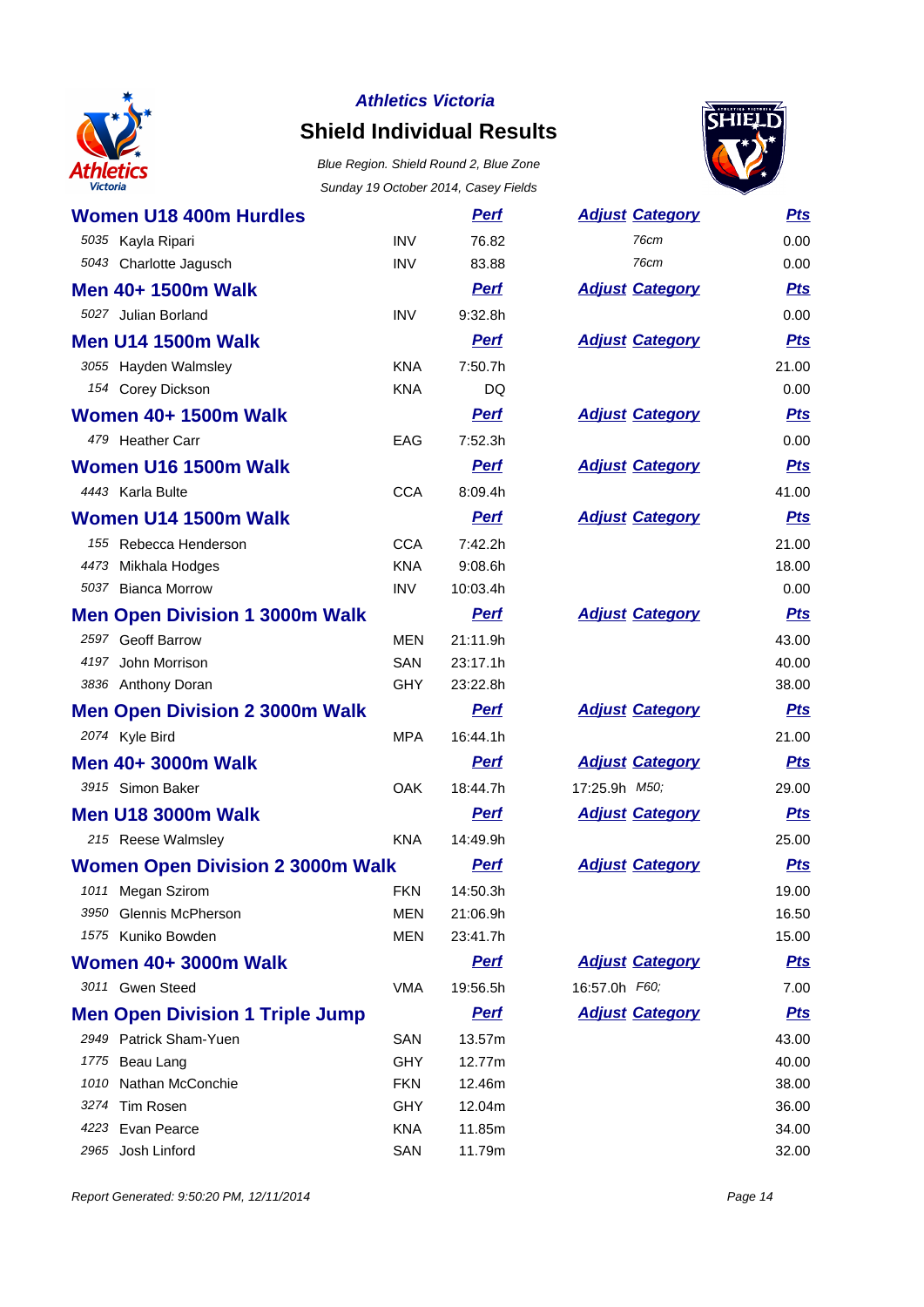

### **Shield Individual Results**



|      |                                        |            | Sunday 19 October 2014, Casey Fields |                        |            |
|------|----------------------------------------|------------|--------------------------------------|------------------------|------------|
|      | 3974 Daniel Pangbourne                 | <b>FKN</b> | 11.38m                               |                        | 30.00      |
| 1003 | Craig Fairburn                         | <b>KNA</b> | 9.46m                                |                        | 28.00      |
| 1731 | Danny Maher                            | <b>FKN</b> | 8.97m                                |                        | 26.00      |
|      | 1275 William Little                    | <b>GHY</b> | 6.88m                                |                        | 24.00      |
|      | <b>Men Open Division 2 Triple Jump</b> |            | <b>Perf</b>                          | <b>Adjust Category</b> | <u>Pts</u> |
|      | 2722 Nicholas Merrick                  | <b>CCA</b> | 11.44m                               |                        | 21.00      |
| 169  | Matthew De Bruin                       | <b>CCA</b> | 11.23m                               |                        | 18.00      |
|      | 4201 Jerome Rowcroft                   | <b>HLB</b> | 9.38m                                |                        | 16.00      |
|      | <b>Men Open Triple Jump</b>            |            | <u>Perf</u>                          | <b>Adjust Category</b> | <u>Pts</u> |
|      | 3488 Benjamin Ryan                     | <b>CCA</b> | 9.37m                                |                        | 0.00       |
|      | 4291 Khammanichan (ken) phanivong      | <b>FKN</b> | 8.68m                                |                        | 0.00       |
|      | Men 40+ Triple Jump                    |            | <u>Perf</u>                          | <b>Adjust Category</b> | <u>Pts</u> |
|      | 488 Paul Olsson                        | <b>CCA</b> | 9.38m                                | 10.31m M50;            | 29.00      |
| 3766 | Stewart Dobrzynski                     | <b>VMA</b> | 9.78m                                |                        | 26.00      |
| 3592 | Danny Lazzari                          | <b>CCA</b> | 8.80m                                |                        | 24.00      |
|      | 3472 Patrick Leane                     | OAK        | 7.16m                                | 8.73m M60;             | 22.00      |
| 1188 | Chris Brown                            | OAK        | 7.79m                                | 8.56m M50;             | 20.00      |
|      | 3953 Sean Riordan                      | <b>VMA</b> | 8.53m                                |                        | 18.00      |
|      | <b>Men U20 Triple Jump</b>             |            | <b>Perf</b>                          | <b>Adjust Category</b> | <u>Pts</u> |
|      | 3624 Zac Calvez                        | <b>MEN</b> | 12.04m                               |                        | 13.00      |
|      | 3409 Antony Symons                     | <b>MEN</b> | 10.48m                               |                        | 10.00      |
|      | 3299 Callum Fairburn                   | <b>KNA</b> | 9.82m                                |                        | 8.00       |
|      | <b>Men U18 Triple Jump</b>             |            | <b>Perf</b>                          | <b>Adjust Category</b> | <u>Pts</u> |
|      | 214 Michael Cann                       | <b>FKN</b> | 13.98m                               |                        | 25.00      |
|      | 2378 Dane Johns                        | <b>CCA</b> | 11.22m                               |                        | 22.00      |
|      | 3783 Edwin Kwek                        | <b>GHY</b> | 10.74m                               |                        | 20.00      |
|      | 215 Reese Walmsley                     | <b>KNA</b> | 8.43m                                |                        | 18.00      |
|      | <b>Men U16 Triple Jump</b>             |            | <u>Perf</u>                          | <b>Adjust Category</b> | <u>Pts</u> |
|      | 3391 Will Hamill                       | <b>FKN</b> | 11.90m                               |                        | 37.00      |
|      | 3302 Jesse Scholz                      | <b>GHY</b> | 11.86m                               |                        | 34.00      |
| 3037 | <b>Dylan Burrows</b>                   | <b>FKN</b> | 11.49m                               |                        | 32.00      |
| 2376 | Elijah Goldman                         | <b>MAC</b> | 11.13m                               |                        | 30.00      |
| 3022 | Joseph Inglis                          | <b>GHY</b> | 10.33m                               |                        | 28.00      |
| 3692 | Harry Blackburn                        | <b>KNA</b> | 10.28m                               |                        | 26.00      |
| 2721 | Benjamin Merrick                       | <b>CCA</b> | 10.15m                               |                        | 24.00      |
| 1822 | William Ockenden                       | GHY        | 9.10m                                |                        | 0.00       |
| 2528 | Max Meuleman                           | <b>GHY</b> | 10.19m                               |                        | 0.00       |
| 3065 | Isaac Taylor                           | <b>FKN</b> | 10.47m                               |                        | 0.00       |
| 3508 | Ryan Cooper                            | <b>FKN</b> | 8.02m                                |                        | 0.00       |
| 4302 | Alessandro Manuele                     | <b>SCA</b> | 9.49m                                |                        | 0.00       |
| 5044 | Melissa Vorster                        | <b>INV</b> | 8.15m                                |                        | 0.00       |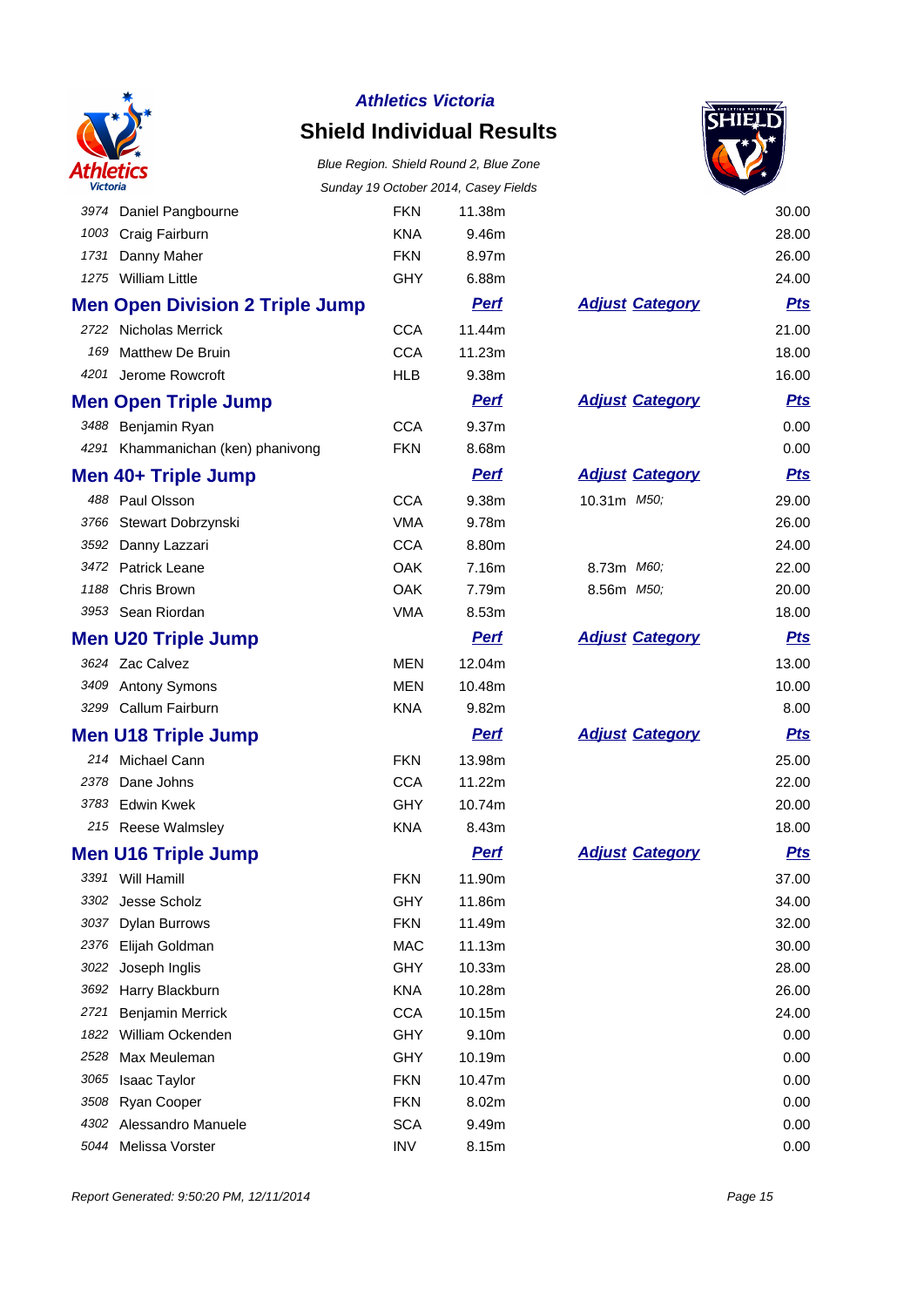

### **Shield Individual Results**

Blue Region. Shield Round 2, Blue Zone Sunday 19 October 2014, Casey Fields



| <b>Men U14 Triple Jump</b>               |            | <b>Perf</b>       | <b>Adjust Category</b> | <u>Pts</u> |
|------------------------------------------|------------|-------------------|------------------------|------------|
| 3142 Lachlan Zachest                     | <b>GHY</b> | 9.67m             |                        | 21.00      |
| 2937 Cody Bellgrove                      | <b>GHY</b> | 9.52m             |                        | 18.00      |
| 3110 Zach Lane                           | <b>FKN</b> | 9.33m             |                        | 16.00      |
| 3591 Lochlan Jouvelet                    | <b>CCA</b> | 9.29m             |                        | 14.00      |
| 4016 Joshua Daniell                      | <b>CCA</b> | 9.23m             |                        | 12.00      |
| 154 Corey Dickson                        | <b>KNA</b> | 8.08m             |                        | 10.00      |
| 3055 Hayden Walmsley                     | <b>KNA</b> | 7.34m             |                        | 8.00       |
| 1202 Tom Ryan                            | <b>CCA</b> | 7.29m             |                        | 0.00       |
| 3345 Liam Glew                           | <b>GHY</b> | 9.52m             |                        | 0.00       |
| 4018<br>Cameron De Bruin                 | <b>CCA</b> | 8.76m             |                        | 0.00       |
| 4286 Tristan Abbott                      | <b>CCA</b> | 7.78m             |                        | 0.00       |
| 4379 Benjamin Braverman                  | <b>GHY</b> | 7.67m             |                        | 0.00       |
| 4505 Joseph Zeleznikow                   | <b>GHY</b> | 5.74m             |                        | 0.00       |
| <b>Women Open Division 1 Triple Jump</b> |            | <b>Perf</b>       | <b>Adjust Category</b> | <b>Pts</b> |
| 2060 Jeanette Reyes                      | SAN        | 10.87m            |                        | 21.00      |
| 3362 Rachel Barrett                      | <b>KNA</b> | 8.01m             |                        | 18.00      |
| <b>Women Open Division 2 Triple Jump</b> |            | <b>Perf</b>       | <b>Adjust Category</b> | <u>Pts</u> |
| 3506 Megan Heap                          | <b>FKN</b> | 11.20m            |                        | 19.00      |
| 161<br>Cara Moody                        | <b>CCA</b> | 10.72m            |                        | 16.50      |
| 1732 Nicole Maher                        | <b>FKN</b> | 9.59m             |                        | 15.00      |
| <b>Stephanie Comfort</b><br>3684         | <b>CCA</b> | 9.58m             |                        | 13.50      |
| 3375 Tess Parton                         | <b>MEN</b> | 9.12m             |                        | 12.00      |
| 1431 Helen Bryan                         | MEN        | 6.56m             |                        | 10.50      |
| <b>Women Open Triple Jump</b>            |            | <b>Perf</b>       | <b>Adjust Category</b> | <u>Pts</u> |
| 1307 Jessica Prime                       | <b>CCA</b> | 7.12m             |                        | 0.00       |
| 3784 Elise Ponchard                      | <b>FKN</b> | 8.96m             |                        | 0.00       |
| 4011 Kathleen Keyt                       | <b>CCA</b> | 6.85m             |                        | 0.00       |
| <b>Women U20 Triple Jump</b>             |            | <b>Perf</b>       | <b>Adjust Category</b> | <b>Pts</b> |
| 1169 Nicole Pennings                     | <b>KNA</b> | 9.87m             |                        | 13.00      |
| <b>Women U18 Triple Jump</b>             |            | <b>Perf</b>       | <b>Adjust Category</b> | <u>Pts</u> |
| 3485 Alona Broome                        | <b>FKN</b> | 11.44m            |                        | 29.00      |
| 3813 Carmen De Bruin                     | <b>CCA</b> | 10.32m            |                        | 26.00      |
| 1023<br>Jordyn McConchie                 | <b>FKN</b> | 9.58m             |                        | 24.00      |
| 4287 Shayla Beuger                       | <b>CCA</b> | 8.70m             |                        | 22.00      |
| 573 Sharna Warry                         | <b>SCA</b> | 10.51m            |                        | 0.00       |
| 5035 Kayla Ripari                        | <b>INV</b> | 9.31 <sub>m</sub> |                        | 0.00       |
| <b>Women U16 Triple Jump</b>             |            | <b>Perf</b>       | <b>Adjust Category</b> | <u>Pts</u> |
| 4076 Alyssa Prosser                      | <b>CCA</b> | 10.36m            |                        | 41.00      |
| 4353 Kaelah Elvish                       | <b>FKN</b> | 9.64m             |                        | 38.00      |

Samantha Miller GHY 9.51m 36.00

Report Generated: 9:50:21 PM, 12/11/2014 **Page 16**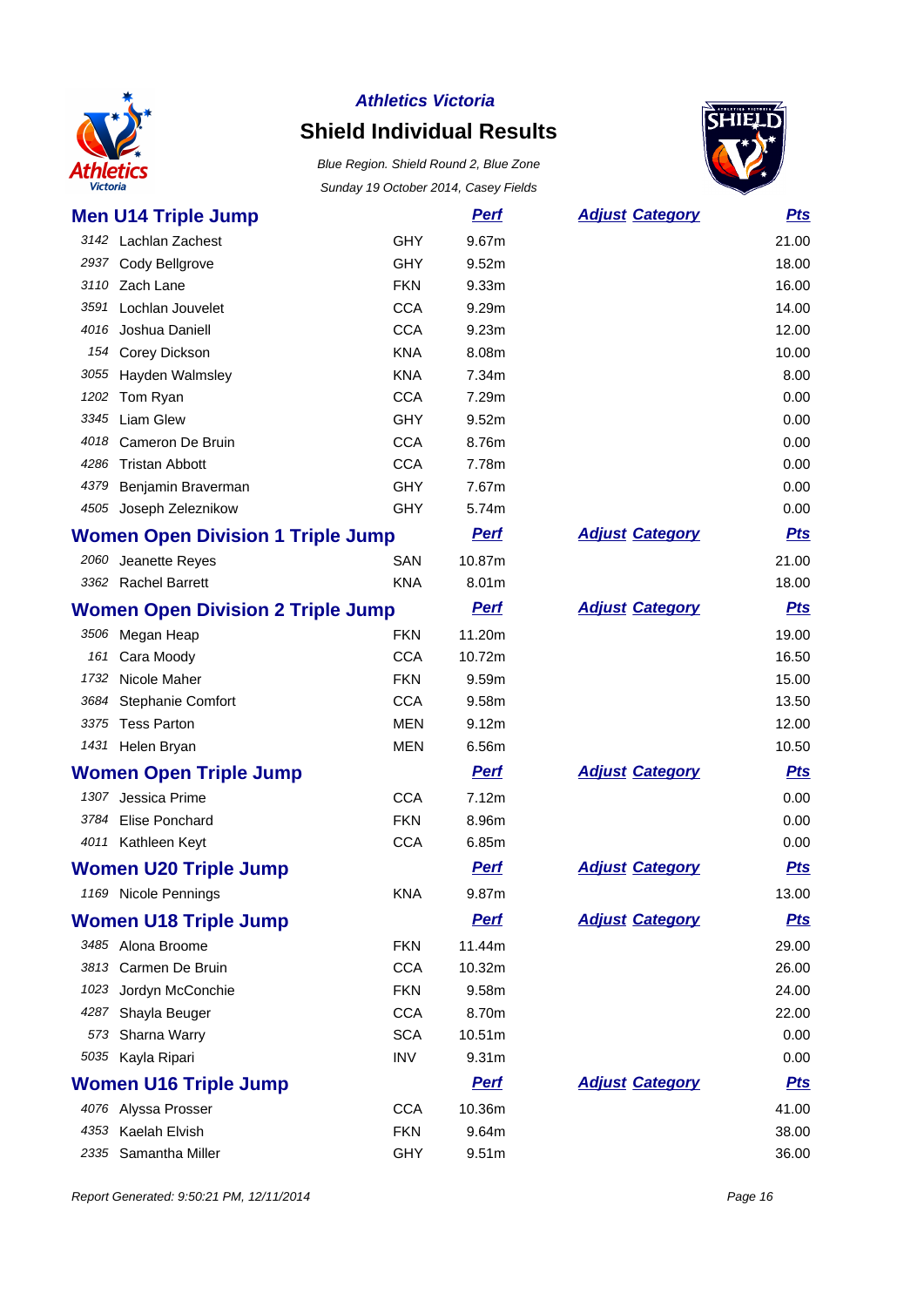

## **Shield Individual Results**

# Blue Region. Shield Round 2, Blue Zone



| Victoria |                                      | Sunday 19 October 2014, Casey Fields |             |                        |            |
|----------|--------------------------------------|--------------------------------------|-------------|------------------------|------------|
| 4053     | <b>GOPIKA KANANGOT</b>               | <b>CCA</b>                           | 9.50m       |                        | 34.00      |
| 3038     | <b>Elise Burrows</b>                 | <b>FKN</b>                           | 8.18m       |                        | 32.00      |
|          | 4472 Anaya Hodges                    | <b>KNA</b>                           | 8.16m       |                        | 30.00      |
| 3466     | <b>Chloe Satchwell</b>               | <b>CCA</b>                           | 8.46m       |                        | 0.00       |
| 3487     | Sarah Marshall                       | <b>FKN</b>                           | 7.99m       |                        | 0.00       |
| 4417     | <b>Elly Radford</b>                  | <b>SCA</b>                           | 8.51m       |                        | 0.00       |
|          | <b>Women U14 Triple Jump</b>         |                                      | <b>Pert</b> | <b>Adjust Category</b> | <b>Pts</b> |
| 4256     | Isabella Phanivong                   | <b>FKN</b>                           | 9.98m       |                        | 21.00      |
| 3486     | Tayla Jade Hughes                    | <b>FKN</b>                           | 9.50m       |                        | 18.00      |
| 4057     | Kayla Rushby                         | <b>CCA</b>                           | 9.23m       |                        | 16.00      |
| 4008     | <b>Hayley Woolfe</b>                 | <b>CCA</b>                           | 8.42m       |                        | 14.00      |
| 4473     | Mikhala Hodges                       | <b>KNA</b>                           | 7.11m       |                        | 12.00      |
| 2767     | Matisse Lazzari                      | <b>CCA</b>                           | 8.13m       |                        | 0.00       |
| 3518     | Ebony Zuydwyk                        | <b>FKN</b>                           | 8.40m       |                        | 0.00       |
| 3531     | Nicola Slade                         | <b>SCA</b>                           | 7.31m       |                        | 0.00       |
| 3559     | <b>Annabel Briet</b>                 | <b>CCA</b>                           | 7.87m       |                        | 0.00       |
|          | 5032 Hastings Piper                  | <b>INV</b>                           | 6.16m       |                        | 0.00       |
|          | <b>Men Open Division 1 High Jump</b> |                                      | <b>Perf</b> | <b>Adjust Category</b> | <u>Pts</u> |
| 1010     | Nathan McConchie                     | <b>FKN</b>                           | 1.95m       |                        | 41.50      |
| 2832     | <b>Hamish Robertson</b>              | SAN                                  | 1.95m       |                        | 41.50      |
| 3974     | Daniel Pangbourne                    | <b>FKN</b>                           | 1.85m       |                        | 38.00      |
| 2891     | <b>Matthew Wright</b>                | SAN                                  | 1.70m       |                        | 35.00      |
| 4330     | Alex Fairburn                        | <b>KNA</b>                           | 1.70m       |                        | 35.00      |
| 1775     | Beau Lang                            | <b>GHY</b>                           | 1.65m       |                        | 31.00      |
| 3370     | <b>Matthew Napier</b>                | <b>FKN</b>                           | 1.65m       |                        | 31.00      |
| 1003     | Craig Fairburn                       | <b>KNA</b>                           | 1.60m       |                        | 27.00      |
| 2965     | Josh Linford                         | SAN                                  | 1.60m       |                        | 27.00      |
| 3274     | Tim Rosen                            | <b>GHY</b>                           | 1.45m       |                        | 24.00      |
| 457      | Geoffrey Pittman                     | GHY                                  | 1.10m       |                        | 22.00      |
|          | <b>Men Open Division 2 High Jump</b> |                                      | <b>Perf</b> | <b>Adjust Category</b> | <u>Pts</u> |
| 169      | <b>Matthew De Bruin</b>              | <b>CCA</b>                           | 1.85m       |                        | 21.00      |
| 3488     | Benjamin Ryan                        | <b>CCA</b>                           | 1.80m       |                        | 18.00      |
| 3470     | Daniel Leane                         | OAK                                  | 1.60m       |                        | 16.00      |
| 3471     | <b>Matthew Leane</b>                 | OAK                                  | 1.30m       |                        | 14.00      |
|          | <b>Men Open High Jump</b>            |                                      | <u>Perf</u> | <b>Adjust Category</b> | <u>Pts</u> |
|          | 1731 Danny Maher                     | <b>FKN</b>                           | 1.30m       |                        | 0.00       |
|          | 3473 Rebecca Leane                   | OAK                                  | 1.10m       |                        | 0.00       |
|          | Men 40+ High Jump                    |                                      | <b>Perf</b> | <b>Adjust Category</b> | <u>Pts</u> |
|          | 3766 Stewart Dobrzynski              | <b>VMA</b>                           | 1.55m       |                        | 29.00      |
|          | 3472 Patrick Leane                   | OAK                                  | 1.15m       | 1.38m M60;             | 26.00      |
| 486      | Mark Cauchi                          | OAK                                  | 1.25m       | 1.36m M50;             | 24.00      |
| 1201     | Robert Ryan                          | <b>CCA</b>                           | 1.30m       |                        | 21.00      |

Report Generated: 9:50:22 PM, 12/11/2014 **Page 17**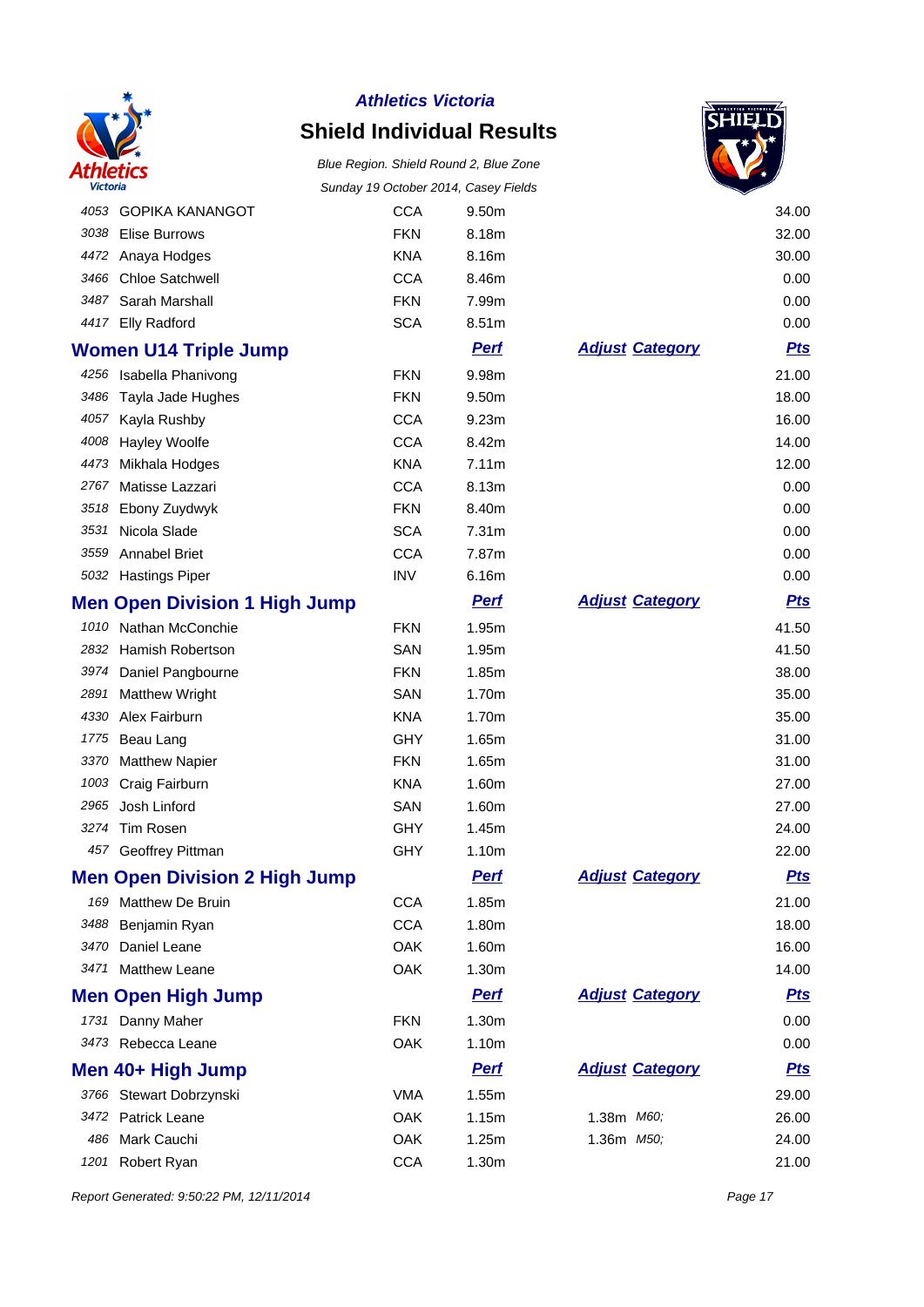

### **Shield Individual Results**

 Sean Riordan VMA 1.30m 21.00 Blue Region. Shield Round 2, Blue Zone Sunday 19 October 2014, Casey Fields



|      | <b>Men U20 High Jump</b>               |            | <b>Pert</b> | <b>Adjust Category</b> | <b>Pts</b> |
|------|----------------------------------------|------------|-------------|------------------------|------------|
|      | 3624 Zac Calvez                        | <b>MEN</b> | 1.75m       |                        | 13.00      |
|      | 3409 Antony Symons                     | MEN        | 1.70m       |                        | 10.00      |
|      | <b>Men U18 High Jump</b>               |            | <b>Perf</b> | <b>Adjust Category</b> | <b>Pts</b> |
|      | 214 Michael Cann                       | <b>FKN</b> | 1.80m       |                        | 25.00      |
| 3563 | James De Silva                         | <b>FKN</b> | 1.55m       |                        | 22.00      |
|      | 3195 Sebastian Zammit                  | <b>GHY</b> | 1.40m       |                        | 20.00      |
|      | 4416 Wesley Graeme                     | <b>SCA</b> | 1.80m       |                        | 0.00       |
|      | <b>Men U16 High Jump</b>               |            | <b>Pert</b> | <b>Adjust Category</b> | <u>Pts</u> |
|      | 148 Bradley Butler                     | <b>FKN</b> | 1.65m       |                        | 37.00      |
|      | 3154 Anthony Grainger                  | <b>FKN</b> | 1.50m       |                        | 34.00      |
| 3261 | <b>Tyler Maddern</b>                   | <b>GHY</b> | 1.45m       |                        | 32.00      |
| 3692 | Harry Blackburn                        | <b>KNA</b> | 1.35m       |                        | 30.00      |
| 4321 | Stephen Pretnar                        | <b>CCA</b> | 1.25m       |                        | 28.00      |
| 2239 | <b>Brodie Anderson</b>                 | <b>SCA</b> | 1.35m       |                        | 0.00       |
|      | 3065 Isaac Taylor                      | <b>FKN</b> | 1.30m       |                        | 0.00       |
|      | <b>Men U14 High Jump</b>               |            | <b>Pert</b> | <b>Adjust Category</b> | <b>Pts</b> |
|      | 2723 Samuel Merrick                    | <b>CCA</b> | 1.45m       |                        | 19.50      |
|      | 4114 Ronin Barrett                     | <b>FKN</b> | 1.45m       |                        | 19.50      |
|      | 4018 Cameron De Bruin                  | <b>CCA</b> | 1.40m       |                        | 16.00      |
|      | 1202 Tom Ryan                          | <b>CCA</b> | 1.20m       |                        | 0.00       |
|      | 3284 Thanuja Gunawardena               | <b>CCA</b> | 1.30m       |                        | 0.00       |
|      | 5030 Lochlan Curry                     | <b>INV</b> | 1.40m       |                        | 0.00       |
|      | <b>Women Open Division 1 High Jump</b> |            | <b>Perf</b> | <b>Adjust Category</b> | <u>Pts</u> |
|      | 2793 Emily McLean                      | <b>GHY</b> | 1.45m       |                        | 21.00      |
|      | 2318 Ruby Holten                       | SAN        | 1.40m       |                        | 17.00      |
|      | 3362 Rachel Barrett                    | <b>KNA</b> | 1.40m       |                        | 17.00      |
|      | 1143 Anna Ross                         | GHY        | 1.15m       |                        | 14.00      |
|      | 1139 Cassie Higham                     | <b>GHY</b> | 1.10m       |                        | 12.00      |
|      | <b>Women Open Division 2 High Jump</b> |            | <b>Pert</b> | <b>Adjust Category</b> | <b>Pts</b> |
|      | 161 Cara Moody                         | <b>CCA</b> | 1.80m       |                        | 19.00      |
| 3506 | Megan Heap                             | <b>FKN</b> | 1.55m       |                        | 16.50      |
|      | 1431 Helen Bryan                       | <b>MEN</b> | 1.15m       |                        | 15.00      |
|      | <b>Women Open High Jump</b>            |            | <b>Perf</b> | <b>Adjust Category</b> | <u>Pts</u> |
|      | 5028 Emma Plumb                        | <b>INV</b> | 1.20m       |                        | 0.00       |
|      | 5050 Alison Drennan                    | <b>INV</b> | 1.50m       |                        | 0.00       |
|      | 5052 Vanessa fairburn                  | INV        | 1.10m       |                        | 0.00       |
|      |                                        |            |             |                        |            |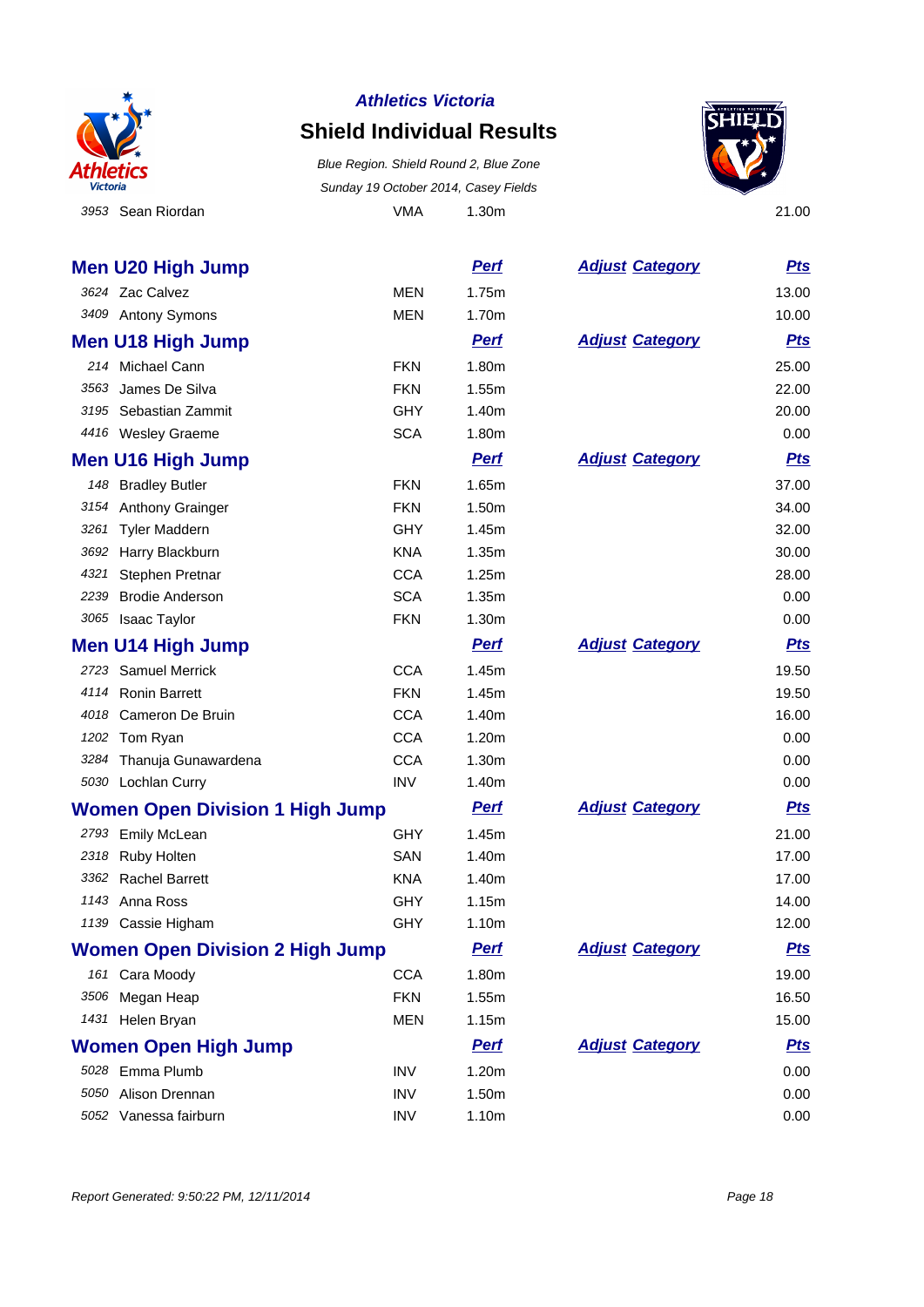

# **Shield Individual Results**



| <b>Women U20 High Jump</b>          |            | <b>Perf</b> | <b>Adjust Category</b> | <u>Pts</u> |
|-------------------------------------|------------|-------------|------------------------|------------|
| 1169 Nicole Pennings                | <b>KNA</b> | 1.35m       |                        | 13.00      |
| <b>Women U18 High Jump</b>          |            | <b>Perf</b> | <b>Adjust Category</b> | <b>Pts</b> |
| 1023 Jordyn McConchie               | <b>FKN</b> | 1.40m       |                        | 29.00      |
| <b>Women U16 High Jump</b>          |            | <b>Perf</b> | <b>Adjust Category</b> | <b>Pts</b> |
| 4076 Alyssa Prosser                 | <b>CCA</b> | 1.45m       |                        | 41.00      |
| 4417 Elly Radford                   | <b>SCA</b> | 1.65m       |                        | 0.00       |
| <b>Women U14 High Jump</b>          |            | <b>Perf</b> | <b>Adjust Category</b> | <u>Pts</u> |
| 3531 Nicola Slade                   | <b>SCA</b> | 1.20m       |                        | 0.00       |
| 4415 Lucinda Graeme                 | <b>SCA</b> | 1.30m       |                        | 0.00       |
| 5032 Hastings Piper                 | <b>INV</b> | 1.25m       |                        | 0.00       |
| 5037 Bianca Morrow                  | <b>INV</b> | 1.20m       |                        | 0.00       |
| <b>Men Open Division 1 Shot Put</b> |            | <b>Pert</b> | <b>Adjust Category</b> | <b>Pts</b> |
| 4462 Scott Fairburn                 | <b>KNA</b> | 10.16m      | 7.26kg                 | 43.00      |
| 4330<br>Alex Fairburn               | <b>KNA</b> | 9.97m       | 7.26kg                 | 40.00      |
| 451 Ben Hodgens                     | <b>GHY</b> | 9.73m       | 7.26kg                 | 38.00      |
| 3318 Taylor Ogden                   | <b>MEN</b> | 9.41m       | 7.26kg                 | 36.00      |
| 4223 Evan Pearce                    | <b>KNA</b> | 9.40m       | 7.26kg                 | 34.00      |
| 4127 Patrick Beraun                 | <b>GHY</b> | 9.30m       | 7.26kg                 | 32.00      |
| 3274<br>Tim Rosen                   | <b>GHY</b> | 8.60m       | 7.26kg                 | 30.00      |
| 3356 Jessee Wyatt T/F34             | <b>FKN</b> | 6.61m       | 8.59m F35;             | 27.00      |
| John Eden<br>9998                   | <b>FKN</b> | 8.59m       | 7.26kg                 | 27.00      |
| 2965<br>Josh Linford                | SAN        | 8.38m       | 7.26kg                 | 24.00      |
| 1775<br>Beau Lang                   | <b>GHY</b> | 8.27m       | 7.26kg                 | 22.00      |
| Danny Maher<br>1731                 | <b>FKN</b> | 7.78m       | 7.26kg                 | 20.00      |
| 3139<br><b>Patrick Walker</b>       | MEN        | 7.10m       | 7.26kg                 | 18.00      |
| 1275 William Little                 | <b>GHY</b> | 6.31m       | 7.26kg                 | 16.00      |
| 2597 Geoff Barrow                   | <b>MEN</b> | 5.54m       | 7.26kg                 | 14.00      |
| <b>Men Open Division 2 Shot Put</b> |            | <b>Perf</b> | <b>Adjust Category</b> | <b>Pts</b> |
| Matthew De Bruin<br>169             | <b>CCA</b> | 9.59m       | 7.26kg                 | 21.00      |
| 3470<br>Daniel Leane                | <b>OAK</b> | 9.13m       | 7.26kg                 | 18.00      |
| 3488<br>Benjamin Ryan               | <b>CCA</b> | 7.49m       | 7.26kg                 | 16.00      |
| Rebecca Leane<br>3473               | OAK        | 5.40m       | 7.26kg                 | 14.00      |
| <b>Men Open Shot Put</b>            |            | <b>Perf</b> | <b>Adjust Category</b> | <u>Pts</u> |
| 305 Benjamin Bailey                 | <b>CCA</b> | 7.03m       | 7.26kg                 | 0.00       |
| Craig Fairburn<br>1003              | <b>KNA</b> | 8.95m       | 7.26kg                 | 0.00       |
| Nathan McConchie<br>1010            | <b>FKN</b> | 7.50m       | 7.26kg                 | 0.00       |
| Joshua Plumb<br>1207                | <b>SCA</b> | 8.22m       | 7.26kg                 | 0.00       |
| Men 40+ Shot Put                    |            | <b>Perf</b> | <b>Adjust Category</b> | <u>Pts</u> |
| 3472 Patrick Leane                  | OAK        | 12.59m      | 14.10m M60 (5kg);      | 29.00      |
| 488 Paul Olsson                     | <b>CCA</b> | 10.36m      | 10.87m M50 (6kg);      | 26.00      |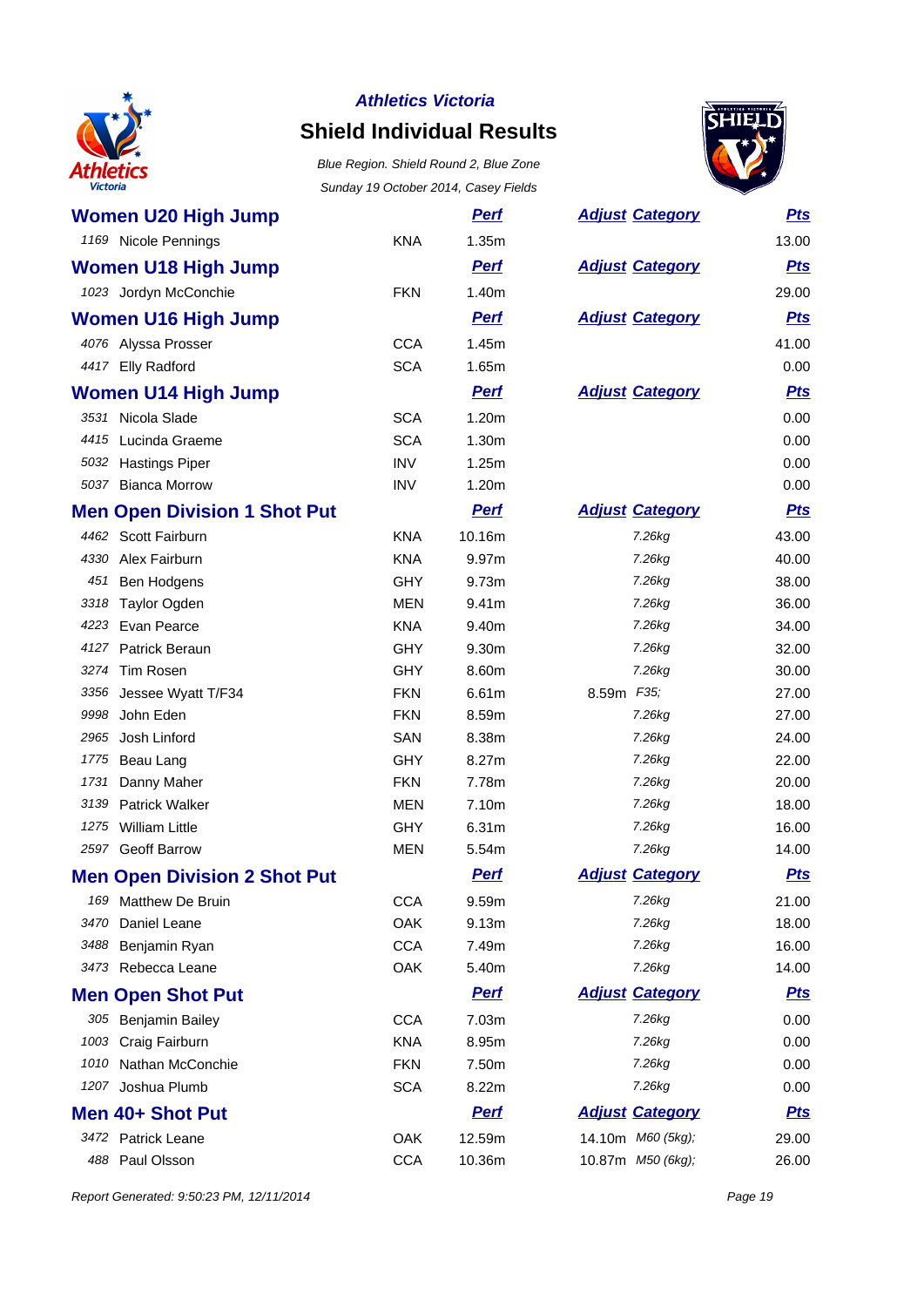

# **Shield Individual Results**

Blue Region. Shield Round 2, Blue Zone Sunday 19 October 2014, Casey Fields



|      |                                       |            | $10$ colorer $201 - 7$ , case, $1$ |                        |            |
|------|---------------------------------------|------------|------------------------------------|------------------------|------------|
|      | 486 Mark Cauchi                       | <b>OAK</b> | 7.67m                              | 8.05m M50 (6kg);       | 24.00      |
| 4504 | Jeffrey Lang                          | <b>GHY</b> | 7.64m                              | 7.26kg                 | 22.00      |
| 3258 | Noel Fairburn                         | <b>KNA</b> | 7.12m                              | 7.47m M50 (6kg);       | 20.00      |
| 3592 | Danny Lazzari                         | <b>CCA</b> | 7.00m                              | 7.26kg                 | 18.00      |
| 1686 | Shane Draper                          | <b>VMA</b> | 6.95m                              | 7.26kg                 | 16.00      |
| 1501 | John Zeleznikow                       | <b>GHY</b> | 5.18m                              | 5.80m M60 (5kg);       | 14.00      |
| 1201 | Robert Ryan                           | <b>CCA</b> | 6.59m                              | 7.26kg                 | 0.00       |
| 1208 | Stephen Plumb                         | <b>SCA</b> | 7.35m                              | 7.26kg                 | 0.00       |
|      | 5029 Andrew Hilton Conacher           | <b>INV</b> | 8.82m                              | 7.26kg                 | 0.00       |
|      | <b>Men U20 Shot Put</b>               |            | <b>Pert</b>                        | <b>Adjust Category</b> | <b>Pts</b> |
|      | 3299 Callum Fairburn                  | <b>KNA</b> | 8.28m                              | 6kg                    | 13.00      |
|      | 3409 Antony Symons                    | <b>MEN</b> | 7.14m                              | 6kg                    | 10.00      |
|      | <b>Men U18 Shot Put</b>               |            | <b>Pert</b>                        | <b>Adjust Category</b> | <b>Pts</b> |
|      | 214 Michael Cann                      | <b>FKN</b> | 12.01m                             | 5kg                    | 25.00      |
| 3195 | Sebastian Zammit                      | <b>GHY</b> | 10.94m                             | 5kg                    | 22.00      |
| 2378 | Dane Johns                            | <b>CCA</b> | 9.39m                              | 5kg                    | 20.00      |
| 3308 | Michael Hansford                      | <b>CCA</b> | 8.37m                              | 5kg                    | 18.00      |
| 2808 | Tom Tanojevic                         | SAN        | 7.66m                              | 5kg                    | 16.00      |
|      | 215 Reese Walmsley                    | <b>KNA</b> | 6.25m                              | 5kg                    | 14.00      |
| 3541 | Jordan Carthew                        | <b>CCA</b> | 6.70m                              | 5kg                    | 0.00       |
|      | <b>Men U16 Shot Put</b>               |            | <b>Pert</b>                        | <b>Adjust Category</b> | <b>Pts</b> |
|      | 148 Bradley Butler                    | <b>FKN</b> | 13.11m                             | 4kg                    | 37.00      |
| 2871 | <b>Mitchell Hughes</b>                | SAN        | 11.32m                             | 4kg                    | 34.00      |
| 3867 | <b>Brendan Smith</b>                  | <b>MEN</b> | 11.28m                             | 4kg                    | 32.00      |
| 3692 | Harry Blackburn                       | KNA        | 9.89m                              | 4kg                    | 30.00      |
| 3261 | <b>Tyler Maddern</b>                  | <b>GHY</b> | 8.77m                              | 4kg                    | 28.00      |
| 3065 | Isaac Taylor                          | <b>FKN</b> | 8.76m                              | 4kg                    | 26.00      |
| 3419 | <b>Blake Johns</b>                    | <b>CCA</b> | 7.50m                              | 4kg                    | 24.00      |
| 3256 | shaun dowell T/F20                    | <b>KNA</b> | 4.67m                              | 4kg                    | 22.00      |
| 3277 | <b>Benjamin Petrie</b>                | <b>FKN</b> | 6.80m                              | 4kg                    | 0.00       |
|      | 3508 Ryan Cooper                      | <b>FKN</b> | 5.19m                              | 4kg                    | 0.00       |
|      | 4302 Alessandro Manuele               | <b>SCA</b> | 9.46m                              | 4kg                    | 0.00       |
|      | 5038 Kaitiaki Herbert                 | <b>INV</b> | 13.00m                             | 4kg                    | 0.00       |
|      | <b>Men U14 Shot Put</b>               |            | <b>Perf</b>                        | <b>Adjust Category</b> | <u>Pts</u> |
|      | 4018 Cameron De Bruin                 | <b>CCA</b> | 9.12m                              | 3kg                    | 21.00      |
|      | 4505 Joseph Zeleznikow                | <b>GHY</b> | 7.04m                              | 3kg                    | 18.00      |
| 3345 | Liam Glew                             | <b>GHY</b> | 6.88m                              | 3kg                    | 16.00      |
| 3591 | Lochlan Jouvelet                      | <b>CCA</b> | 6.72m                              | 3kg                    | 14.00      |
| 3055 | Hayden Walmsley                       | <b>KNA</b> | 5.82m                              | 3kg                    | 12.00      |
|      | 1202 Tom Ryan                         | <b>CCA</b> | 5.61m                              | 3kg                    | 0.00       |
|      | <b>Women Open Division 1 Shot Put</b> |            | <u>Perf</u>                        | <b>Adjust Category</b> | <u>Pts</u> |
|      | 2318 Ruby Holten                      | SAN        | 10.17m                             | 4kg                    | 21.00      |

Report Generated: 9:50:24 PM, 12/11/2014 Page 20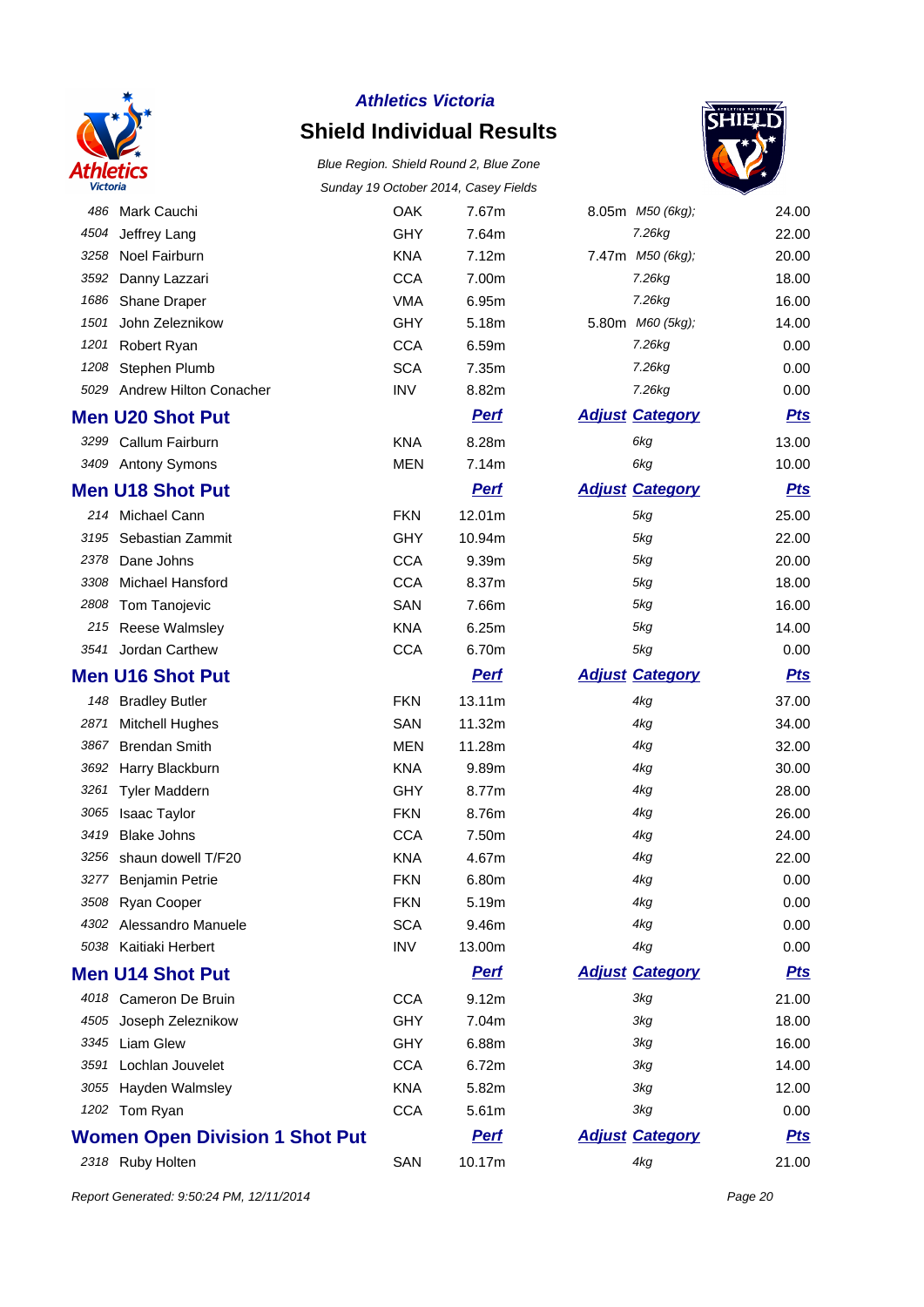

### **Shield Individual Results**



|      |                                       |            | Sunday 19 October 2014, Gasey Fields |                        | ਵ          |
|------|---------------------------------------|------------|--------------------------------------|------------------------|------------|
|      | 3060 Juliet Austin                    | <b>GHY</b> | 9.42m                                | 4kg                    | 18.00      |
| 2060 | Jeanette Reyes                        | SAN        | 8.10m                                | 4kg                    | 16.00      |
|      | 2059 Nicole Jones                     | SAN        | 7.27m                                | 4kg                    | 14.00      |
|      | 1288 Helen Rainey                     | <b>GHY</b> | 6.36m                                | 4kg                    | 12.00      |
|      | 1143 Anna Ross                        | <b>GHY</b> | 5.95m                                | 4kg                    | 10.00      |
|      | 1139 Cassie Higham                    | GHY        | 5.78m                                | 4kg                    | 8.00       |
|      | <b>Women Open Division 2 Shot Put</b> |            | <b>Pert</b>                          | <b>Adjust Category</b> | <b>Pts</b> |
|      | 3375 Tess Parton                      | <b>MEN</b> | 10.39m                               | 4kg                    | 19.00      |
|      | 161 Cara Moody                        | <b>CCA</b> | 9.57m                                | 4kg                    | 16.50      |
|      | 478 Dorn Jenkins                      | <b>MEN</b> | 7.58m                                | 4kg                    | 15.00      |
|      | 3684 Stephanie Comfort                | <b>CCA</b> | 6.49m                                | 4kg                    | 13.50      |
|      | <b>Women Open Shot Put</b>            |            | <b>Perf</b>                          | <b>Adjust Category</b> | <b>Pts</b> |
|      | 1307 Jessica Prime                    | <b>CCA</b> | 4.79m                                | 4kg                    | 0.00       |
|      | 2286 Andrea Draper                    | <b>VMA</b> | 4.62m                                | 4kg                    | 0.00       |
| 2511 | Joanne Pratt                          | <b>CCA</b> | 5.69m                                | 4kg                    | 0.00       |
|      | 5028 Emma Plumb                       | <b>INV</b> | 6.20m                                | 4kg                    | 0.00       |
|      | 5050 Alison Drennan                   | <b>INV</b> | 9.17m                                | 4kg                    | 0.00       |
|      | Women 40+ Shot Put                    |            | <b>Pert</b>                          | <b>Adjust Category</b> | <u>Pts</u> |
|      | 2521 Vicki Charles                    | <b>VMA</b> | 6.87m                                | 7.21m F50 (3kg);       | 7.00       |
|      | <b>Women U20 Shot Put</b>             |            | <b>Perf</b>                          | <b>Adjust Category</b> | <b>Pts</b> |
|      | 1169 Nicole Pennings                  | <b>KNA</b> | 7.61m                                | 4kg                    | 13.00      |
|      | 5031 Madeleine Collis                 | <b>INV</b> | 6.22m                                | 4kg                    | 0.00       |
|      | <b>Women U18 Shot Put</b>             |            | <b>Perf</b>                          | <b>Adjust Category</b> | <b>Pts</b> |
|      | 195 Rachael Mulder                    | <b>FKN</b> | 12.93m                               | 3kg                    | 29.00      |
| 3257 | Jackie Dowell                         | <b>KNA</b> | 10.55m                               | 3kg                    | 26.00      |
| 4160 | Erin Holdway                          | <b>KNA</b> | 10.16m                               | 3kg                    | 24.00      |
| 3846 | Madeline Woods                        | SAN        | 8.50m                                | 3kg                    | 22.00      |
|      | 2826 Clodagh Grogan                   | SAN        | 6.67m                                | 3kg                    | 20.00      |
| 3300 | Jane Fairburn                         | KNA        | 6.03m                                | 3kg                    | 0.00       |
|      | 5053 Courtney James                   | <b>INV</b> | 10.16m                               | 3kg                    | 0.00       |
|      | <b>Women U16 Shot Put</b>             |            | <b>Perf</b>                          | <b>Adjust Category</b> | <u>Pts</u> |
|      | 2335 Samantha Miller                  | <b>GHY</b> | 9.33m                                | 3kg                    | 41.00      |
|      | 4076 Alyssa Prosser                   | <b>CCA</b> | 8.97m                                | 3kg                    | 38.00      |
|      | 4113 Bailey Barrett                   | <b>FKN</b> | 8.76m                                | 3kg                    | 36.00      |
| 3629 | Lucy Duncan                           | <b>FKN</b> | 8.63m                                | 3kg                    | 34.00      |
| 2874 | Nadine Conacher                       | SAN        | 8.47m                                | 3kg                    | 32.00      |
| 4472 | Anaya Hodges                          | <b>KNA</b> | 8.03m                                | 3kg                    | 30.00      |
|      | 3764 Naomi Merrilees                  | <b>CCA</b> | 5.46m                                | 3kg                    | 28.00      |
|      | <b>Women U14 Shot Put</b>             |            | <b>Perf</b>                          | <b>Adjust Category</b> | <u>Pts</u> |
|      | 3688 Jayden Trim                      | <b>FKN</b> | 10.30m                               | 3kg                    | 21.00      |
|      | 2766 Dayna Crees T/F35                | <b>CCA</b> | 5.31m                                | 6.90m F35;             | 18.00      |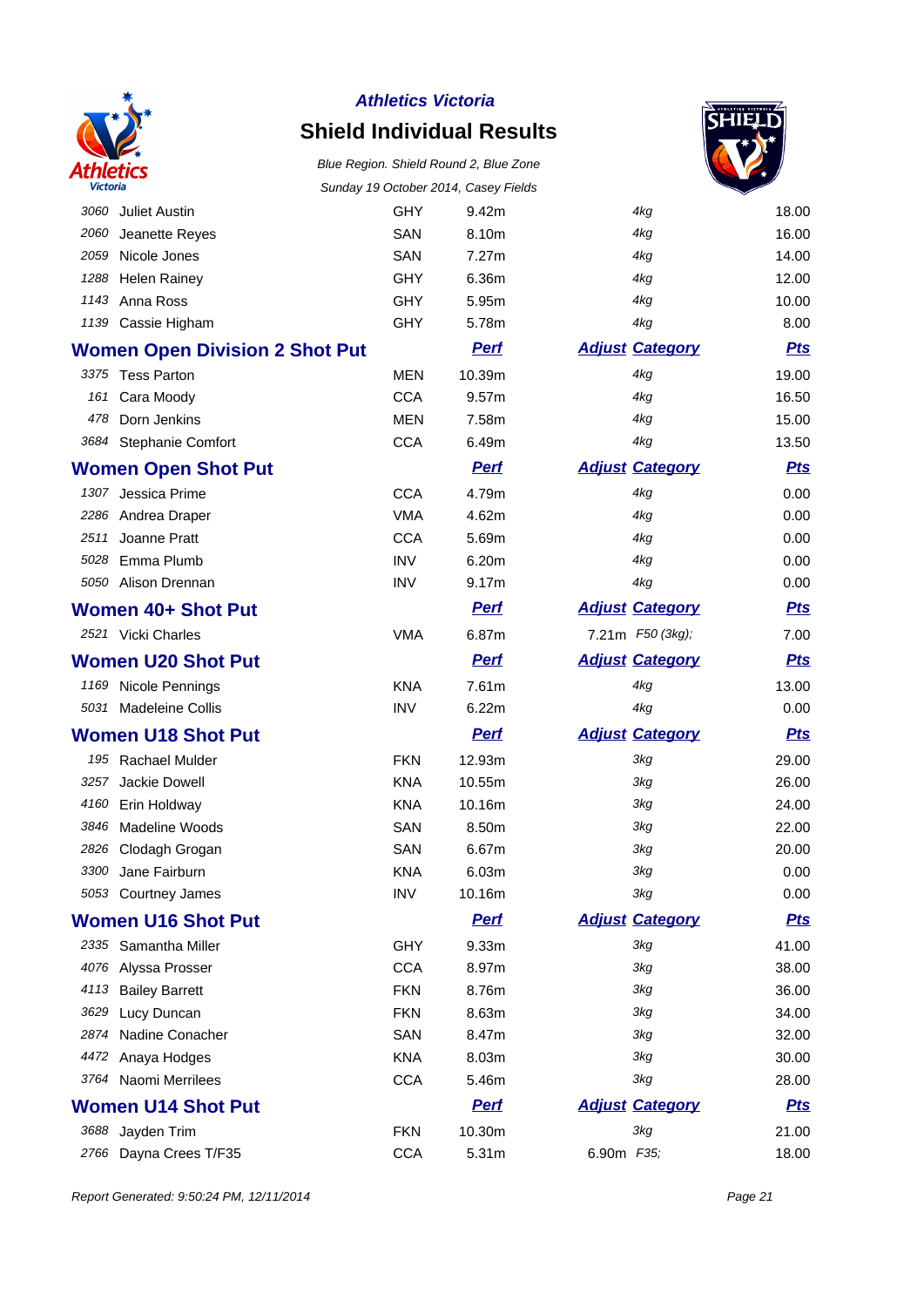

### **Shield Individual Results**



| v ictoria |                                   |            | Sunday 19 October 2014, Casey Fleids |                        |            |
|-----------|-----------------------------------|------------|--------------------------------------|------------------------|------------|
| 4057      | Kayla Rushby                      | <b>CCA</b> | 6.85m                                | 3kg                    | 16.00      |
| 4256      | Isabella Phanivong                | <b>FKN</b> | 6.58m                                | 3kg                    | 14.00      |
| 4473      | Mikhala Hodges                    | <b>KNA</b> | 5.18m                                | 3kg                    | 12.00      |
| 3301      | Kristy Fairburn                   | <b>KNA</b> | 4.54m                                | 3kg                    | 10.00      |
| 155       | Rebecca Henderson                 | <b>CCA</b> | 5.24m                                | 3kg                    | 0.00       |
| 3559      | <b>Annabel Briet</b>              | <b>CCA</b> | 5.89m                                | 3kg                    | 0.00       |
| 4008      | <b>Hayley Woolfe</b>              | <b>CCA</b> | 4.75m                                | 3kg                    | 0.00       |
|           | 5039 RENEE HERBERT                | <b>INV</b> | 10.68m                               | 3kg                    | 0.00       |
|           | <b>Men Open Division 1 Hammer</b> |            | <b>Pert</b>                          | <b>Adjust Category</b> | <b>Pts</b> |
|           | 4402 Aaron Macdonald              | <b>GHY</b> | 36.47m                               | 7.26kg                 | 43.00      |
|           | 451 Ben Hodgens                   | GHY        | 33.43m                               | 7.26kg                 | 40.00      |
| 4462      | <b>Scott Fairburn</b>             | <b>KNA</b> | 31.95m                               | 7.26kg                 | 38.00      |
|           | 1775 Beau Lang                    | <b>GHY</b> | 24.05m                               | 7.26kg                 | 36.00      |
| 1275      | <b>William Little</b>             | GHY        | 19.35m                               | 7.26kg                 | 34.00      |
| 4330      | Alex Fairburn                     | <b>KNA</b> | 19.00m                               | 7.26kg                 | 32.00      |
| 4127      | Patrick Beraun                    | <b>GHY</b> | 18.69m                               | 7.26kg                 | 30.00      |
| 1731      | Danny Maher                       | <b>FKN</b> | 18.10m                               | 7.26kg                 | 28.00      |
|           | 1003 Craig Fairburn               | <b>KNA</b> | 15.79m                               | 7.26kg                 | 26.00      |
|           | <b>Men Open Division 2 Hammer</b> |            | <b>Perf</b>                          | <b>Adjust Category</b> | <b>Pts</b> |
|           | 169 Matthew De Bruin              | <b>CCA</b> | 20.34m                               | 7.26kg                 | 21.00      |
|           | 450 Andrew Scott                  | <b>HLB</b> | 16.70m                               | 7.26kg                 | 18.00      |
| 4201      | Jerome Rowcroft                   | <b>HLB</b> | 13.17m                               | 7.26kg                 | 16.00      |
|           | 3488 Benjamin Ryan                | <b>CCA</b> | 12.07m                               | 7.26kg                 | 14.00      |
|           | Men 40+ Hammer                    |            | <b>Perf</b>                          | <b>Adjust Category</b> | <u>Pts</u> |
| 488       | Paul Olsson                       | <b>CCA</b> | 35.70m                               | 37.48m M50 (6kg);      | 29.00      |
| 3472      | <b>Patrick Leane</b>              | OAK        | 26.99m                               | 30.22m M60 (5kg);      | 26.00      |
| 486       | Mark Cauchi                       | OAK        | 23.42m                               | 24.59m M50 (6kg);      | 24.00      |
| 3258      | Noel Fairburn                     | <b>KNA</b> | 20.00m                               | 21.00m M50 (6kg);      | 22.00      |
| 1501      | John Zeleznikow                   | GHY        | 18.10m                               | 20.27m M60 (5kg);      | 20.00      |
|           | 1201 Robert Ryan                  | <b>CCA</b> | 16.51m                               | 7.26kq                 | 18.00      |
|           | 5029 Andrew Hilton Conacher       | <b>INV</b> | 15.28m                               | 7.26kg                 | 0.00       |
|           | <b>Men U20 Hammer</b>             |            | <b>Perf</b>                          | <b>Adjust Category</b> | <u>Pts</u> |
|           | 3299 Callum Fairburn              | <b>KNA</b> | 19.01m                               | 6kg                    | 13.00      |
|           | 3409 Antony Symons                | <b>MEN</b> | 12.30m                               | 6kg                    | 10.00      |
|           | <b>Men U18 Hammer</b>             |            | <b>Perf</b>                          | <b>Adjust Category</b> | <u>Pts</u> |
|           | 3195 Sebastian Zammit             | GHY        | 20.15m                               | 5kg                    | 25.00      |
|           | <b>Men U16 Hammer</b>             |            | <b>Perf</b>                          | <b>Adjust Category</b> | <u>Pts</u> |
|           | 3867 Brendan Smith                | <b>MEN</b> | 41.19m                               | 4kg                    | 37.00      |
| 3958      | <b>Maxwell Pilley</b>             | <b>FKN</b> | 23.95m                               | 4kg                    | 34.00      |
| 3037      | <b>Dylan Burrows</b>              | <b>FKN</b> | 19.67m                               | 4kg                    | 32.00      |
|           | 3692 Harry Blackburn              | <b>KNA</b> | 18.78m                               | 4kg                    | 30.00      |